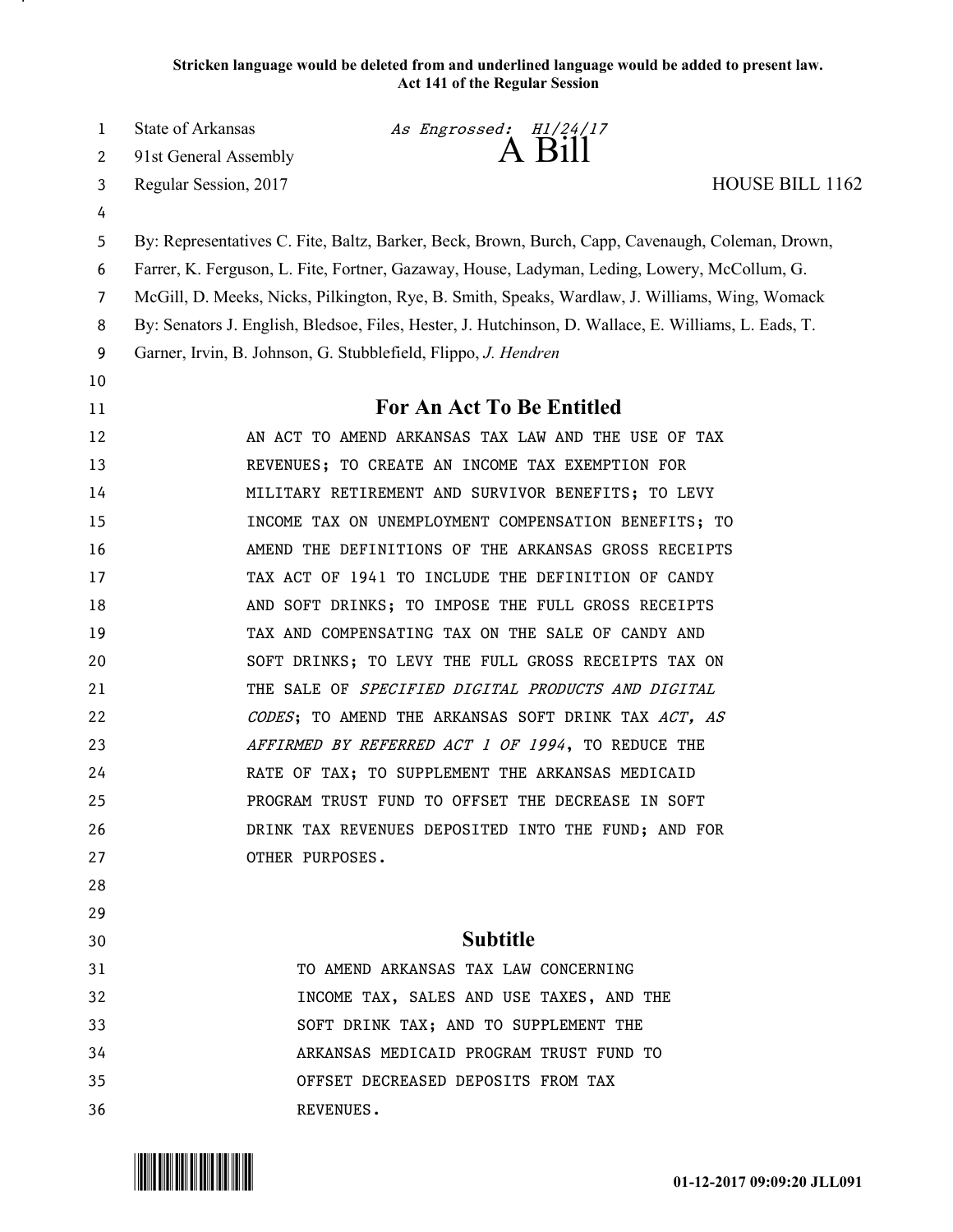```
1
2 BE IT ENACTED BY THE GENERAL ASSEMBLY OF THE STATE OF ARKANSAS:
3
4 SECTION 1. Arkansas Code § 19-5-402(a), concerning the maximum 
5 allocations of general revenues in a fiscal year, is amended to add an 
6 additional subdivision to read as follows:
7 (3)(A) For the fiscal year beginning July 1, 2017, two million 
8 nine hundred fifty-four thousand five hundred dollars ($2,954,500) shall be:
9 (i) Included and added to the amount distributed in 
10 subdivision (a)(1) of this section; and 
11 (ii) Distributed by the Treasurer of State in 
12 monthly amounts to the Arkansas Medicaid Program Trust Fund under § 19-5-985.
13 (B) For fiscal years beginning on and after July 1, 2018, 
14 five million nine hundred nine thousand dollars ($5,909,000) shall be:
15 (i) Included and added to the amount distributed in 
16 subdivision (a)(1) of this section; and
17 (ii) Distributed by the Treasurer of State in 
18 monthly amounts to the Arkansas Medicaid Program Trust Fund under § 19-5-985.
19
20 SECTION 2. Arkansas Code § 19-5-985(b), concerning the Arkansas 
21 Medicaid Program Trust Fund, is amended to read as follows:
22 (b)(1) The fund shall consist of the following:
23 (A) All revenues derived from taxes levied on soft drinks 
24 sold or offered for sale in Arkansas under the Arkansas Soft Drink Tax Act, §
25 26-57-901 et seq., there to be used exclusively for the state match of 
26 federal funds participation under the Arkansas Medicaid Program;
27 (B) The additional ambulance annual fees stated in § 20-
28 13-212;
29 (C) The special revenues specified in §§ 19-6-301(156) and 
30 19-6-301(236); and
31 (D) The amounts collected under §§ 26-57-604 and 26-57-605 
32 above the forecasted level for insurance premium taxes set by the Chief 
33 Fiscal Officer of the State under § 10-3-1404(a)(1)(A); and
34 (E) The amount provided for in § 19-5-402(a)(3).
35 (2) If the Arkansas Medicaid Program should be discontinued for 
36 any reason, the revenues derived from the soft drink tax levied in the
```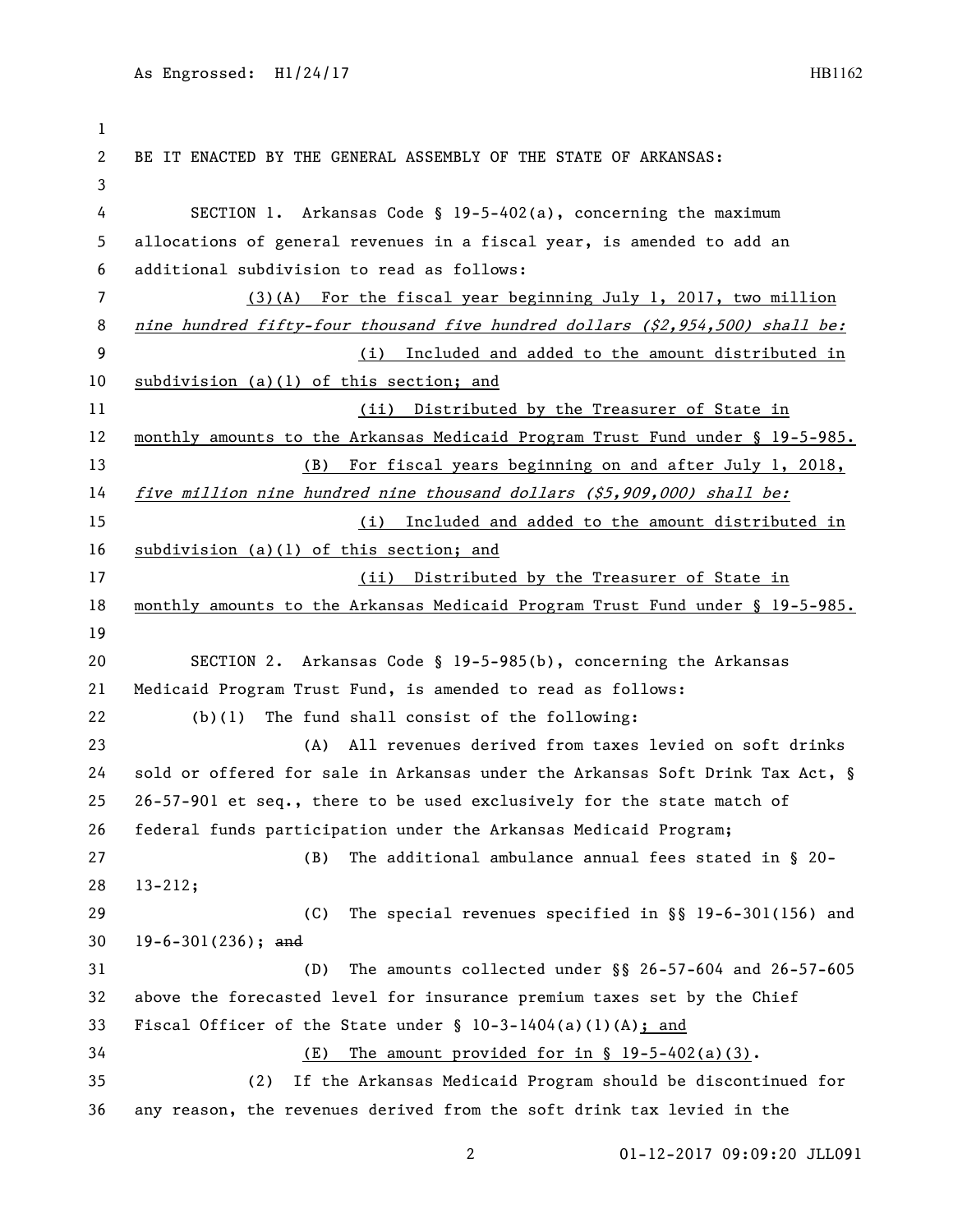Arkansas Soft Drink Tax Act, § 26-57-901 et seq., and the funds described in subdivision (b)(1)(E) of this section shall be used exclusively to provide services to Arkansas residents comparable to the services now provided under the Arkansas Medicaid Program.

 SECTION 3. Arkansas Code § 26-51-307 is amended to read as follows: 26-51-307. Retirement or disability benefits.

 (a)(1) The first six thousand dollars (\$6,000) of benefits received by any a resident of this state from an individual retirement account or the 10 first six thousand dollars (\$6,000) of retirement benefits received by any a resident of this state from public or private employment-related retirement systems, plans, or programs, regardless of the method of funding for these 13 systems, plans, or programs, shall be is exempt from the state income tax.

 (2)(A) Only individual retirement account benefits received by an individual retirement account participant after reaching fifty-nine and one-half (59½) years of age qualify for the exemption.

 (B) The only other distributions or withdrawals from an individual retirement account that qualify for the exemption before the individual retirement account participant reaches fifty-nine and one-half (59½) years of age are those made on account of the participant's death or disability.

 (C) All other premature distributions or early 23 withdrawals, including, but not limited to, without limitation those taken for medical-related expenses, higher education expenses, or a first-time home purchase, do not qualify for the exemption.

 (b)(1)(A) Except as provided in subdivision (b)(2) of this section and subsection (e) of this section, the exemption provided for in subsection (a) of this section for benefits received from an individual retirement account or from a public or private employment-related retirement system, plan, or program shall be is the only exemption from the state income tax allowed for benefits received from an individual retirement account or from any publicly or privately supported employment-related retirement system, plan, or program, excepting only benefits received under systems, plans, or programs which are by federal law exempt from the state income tax. (B) No Except as provided in subsection (e) of this

section, a taxpayer shall not receive an exemption greater than six thousand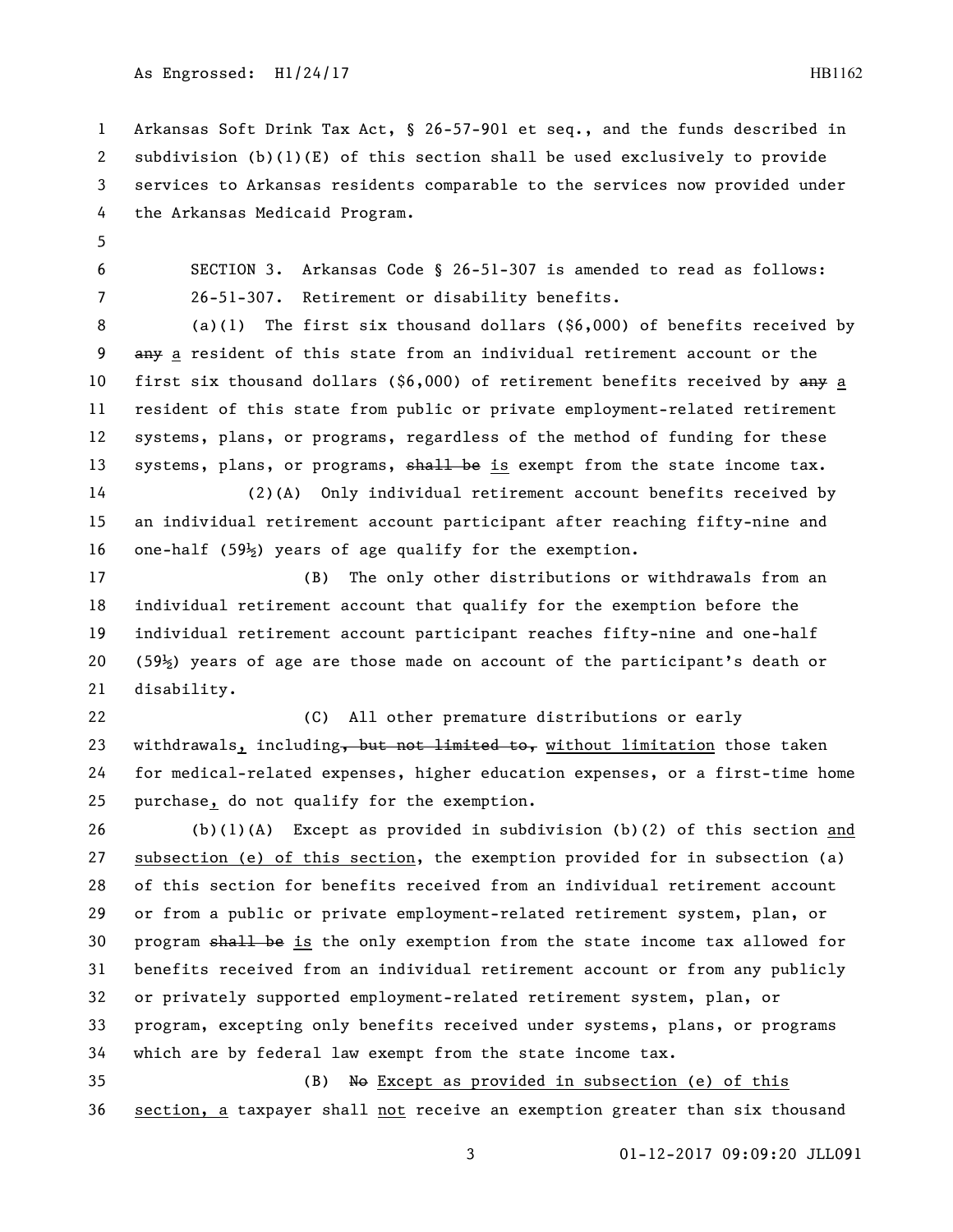1 dollars (\$6,000) during any tax year under the provisions of this section. 2 (2) The provisions of this This section shall does not apply to retirement or disability benefits received under a plan, system, or fund described in § 26-51-404(b)(6). (c)(1) Title 26 U.S.C. § 72, as in effect on January 1, 2009, is the sole method by which a recipient of benefits from an individual retirement account or from public or private employment-related retirement systems, plans, or programs may deduct or recover his or her cost of contribution to the plan when computing his or her income for state income tax purposes. 10 (2) A taxpayer shall not be allowed to deduct or recover any portion of the taxpayer's cost of contribution to the plan that the taxpayer: 12 (A) Has once already deducted or recovered; or (B) Would have been allowed to deduct or recover under any provision of law or court decision. (d)(1) An individual who is sixty-five (65) years of age or older and 16 who does not claim an exemption under subsection (a) of this section shall be is entitled to an additional state income tax credit of twenty dollars (\$20.00). (2) This credit is in addition to all other credits allowed by law. (e)(1) The following are exempt from the income tax imposed under this chapter: (A) Retirement benefits received by a member of the uniformed services from any of the uniformed services identified in subdivision (e)(2) of this section; and (B) Survivor benefits that are funded by the retirement pay of a member of the uniformed services. (2) As used in this subsection, "member of the uniformed services" means a retired member of any of the following: (A) The United States Army, the United States Marine Corps, the United States Navy, the United States Air Force, or the United States Coast Guard; (B) A reserve component of any of the United States Armed Forces listed in subdivision (e)(2)(A) of this section; (C) The National Guard of any state; (D) The commissioned regular or reserve corps of the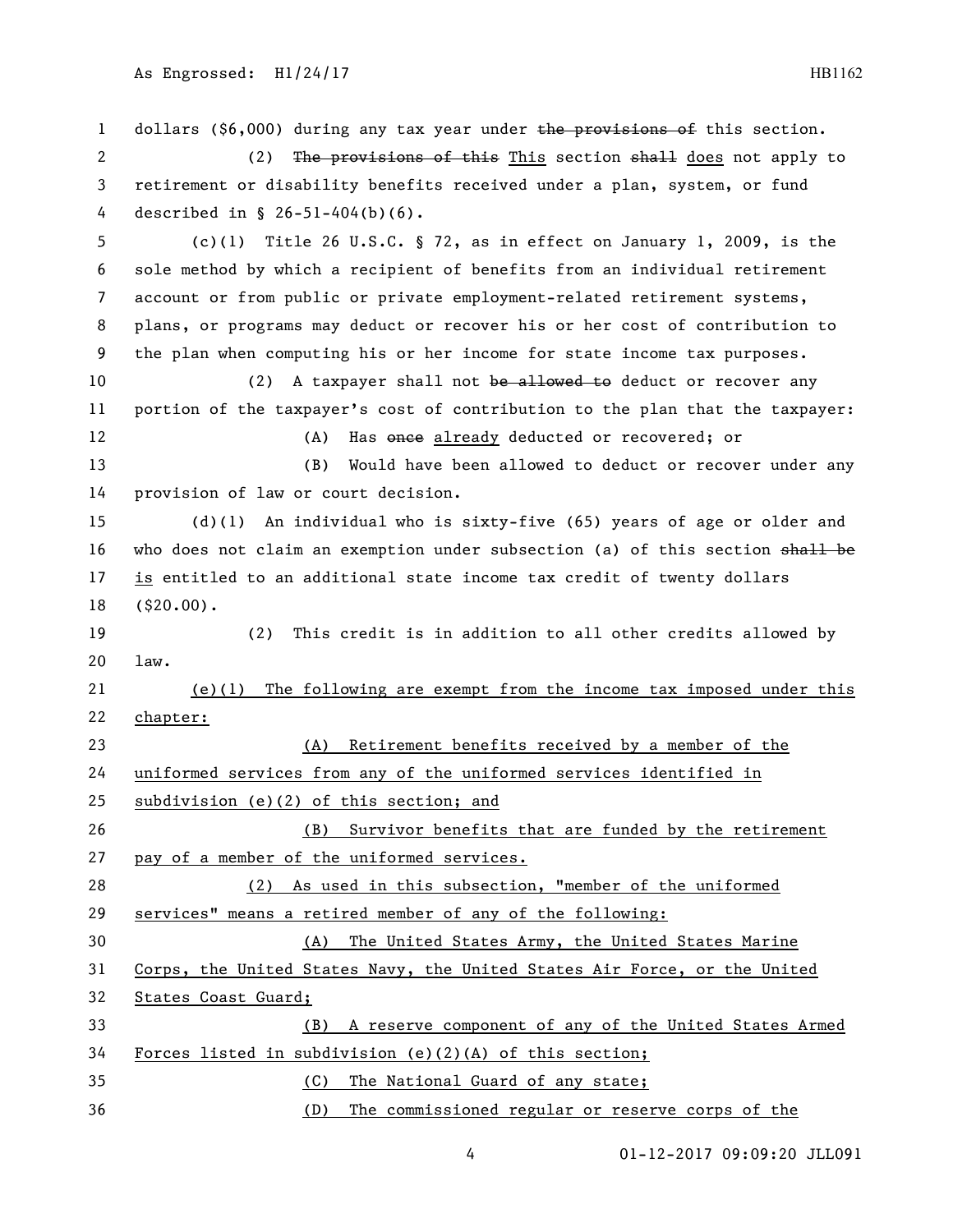| $\mathbf{1}$ | United States Public Health Service; or                                       |
|--------------|-------------------------------------------------------------------------------|
| 2            | The National Oceanic and Atmospheric Administration<br>(E)                    |
| 3            | Commissioned Officer Corps.                                                   |
| 4            | A taxpayer claiming an exemption under subsection (e) of this<br>(f)          |
| 5            | section is not eligible for an exemption under subsection (a) of this         |
| 6            | section.                                                                      |
| 7            |                                                                               |
| 8            | SECTION 4. Arkansas Code § 26-51-404(a)(1), concerning the definition         |
| 9            | of "gross income", is amended to add additional subdivisions to read as       |
| 10           | follows:                                                                      |
| 11           | Unemployment compensation benefits paid from federal<br>(G)                   |
| 12           | unemployment funds; and                                                       |
| 13           | Unemployment insurance benefits received from<br>(H)                          |
| 14           | unemployment compensation paid under Title IV of the Social Security Act, 42  |
| 15           | U.S.C. § 601 et seq., except for unemployment or sickness payments made       |
| 16           | pursuant to 45 U.S.C. § 352, as it existed on January 1, 2017.                |
| 17           |                                                                               |
| 18           | SECTION 5. Arkansas Code § 26-51-404(b)(6)(B), concerning exemptions          |
| 19           | from the definition of "gross income", is amended to read as follows:         |
| 20           | Social Security payments, railroad retirement<br>(B)                          |
| 21           | benefits, unemployment compensation benefits paid from federal unemployment   |
| 22           | trust funds, and unemployment insurance benefits received from the railroad   |
| 23           | retirement boards, and unemployment compensation paid under Title IV of the   |
| 24           | Social Security Act, 42 U.S.C. § 601 et seq.;                                 |
| 25           |                                                                               |
| 26           | SECTION 6. Arkansas Code § 26-52-103(12)(B), concerning the                   |
| 27           | definitions used under the Arkansas Gross Receipts Act of 1941, is amended to |
| 28           | read as follows:                                                              |
| 29           | "Food" and "food ingredients" do not include candy, a<br>(B)                  |
| 30           | soft drink, an alcoholic beverage, tobacco, or a dietary supplement;          |
| 31           |                                                                               |
| 32           | SECTION 7. Arkansas Code § 26-52-103(13), concerning the definitions          |
| 33           | to be used under the Arkansas Gross Receipts Act of 1941, § 26-52-101 et      |
| 34           | seq., is amended to read as follows:                                          |
| 35           | (13)(A) "Gross receipts", "gross proceeds", or "sales price"                  |
| 36           | means the total amount of consideration, including cash, credit, property,    |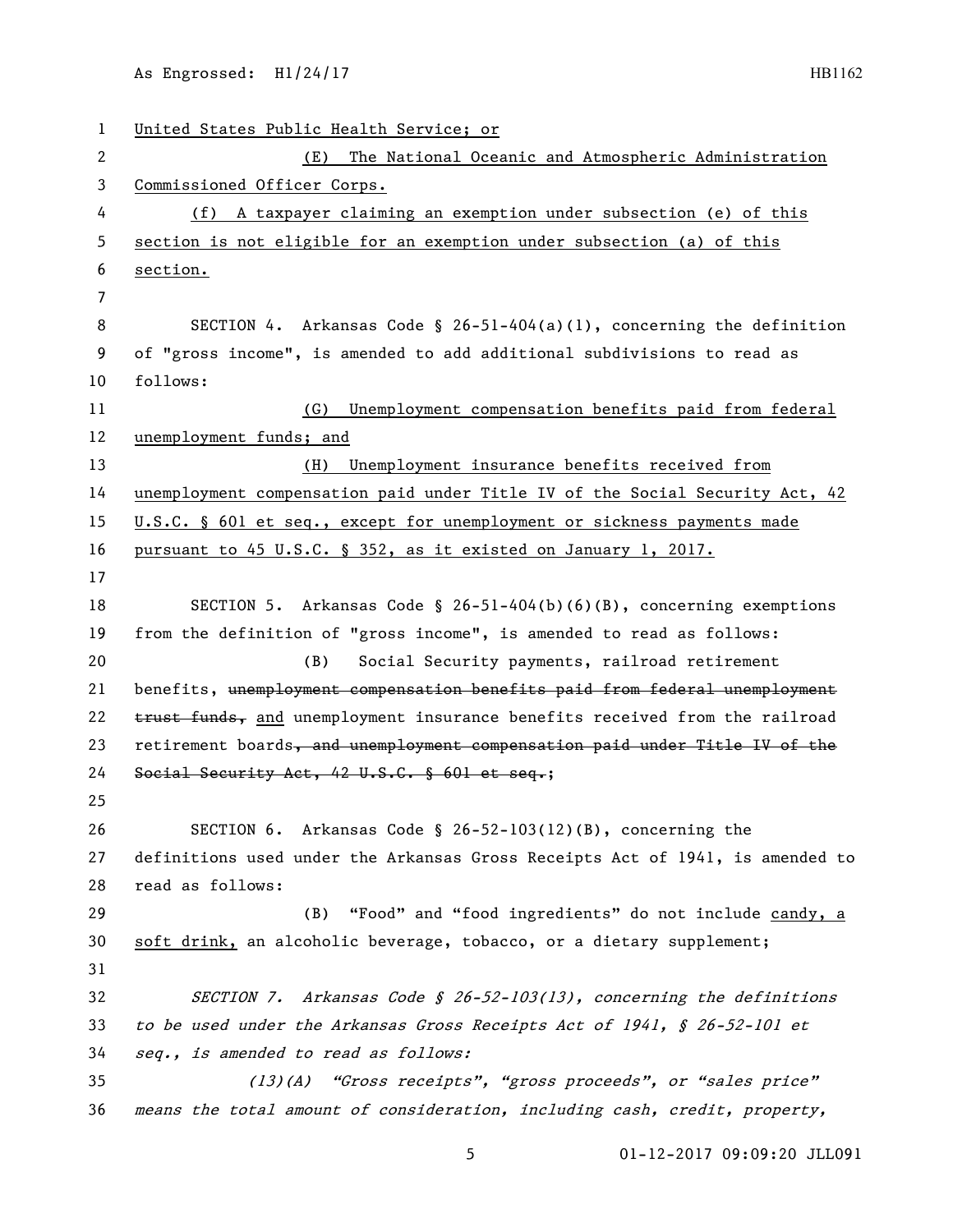and services, for which tangible personal property, specified digital products, a digital code, or services are sold, leased, or rented, valued in money, whether received in money or otherwise, without any <sup>a</sup> deduction for the following: (i) The seller's cost of the property sold; (ii) The cost of materials used, labor or service cost, interest, any loss, any cost of transportation to the seller, any tax imposed on the seller, and any other expense of the seller; (iii) Any <sup>A</sup> charge by the seller for any service 10 necessary to complete the sale, other than a delivery charge or an installation charge; 12 (iv) Delivery charge; 13 (v)(a) Installation charge. 14 (b) Installation charges will shall not be included in the "gross receipts", "gross proceeds", or "sales price" if they are not a specifically taxable service under this chapter or the Arkansas Compensating Tax Act of 1949, § 26-53-101 et seq., and the installation charges have been separately stated on the invoice, billing, or similar 19 document given to the purchaser; or 20 (vi) Credit for any trade-in. (B) "Gross receipts", "gross proceeds", or "sales price" does not include: (i) A discount including cash, term, or a coupon that is not reimbursed by a third party and that is allowed by a seller and taken by a purchaser on a sale; 26 (ii) <del>Interest</del> An interest, financing, or a carrying charge from credit extended on the sale of tangible personal property, 28 specified digital products, a digital code, or services, if the amount is separately stated on the invoice, bill of sale, or similar document given to the purchaser; and 31 (iii) Any A tax legally imposed directly on the consumer that is separately stated on the invoice, bill of sale, or similar 33 document given to the purchaser; SECTION 8. Arkansas Code § 26-52-103(19)(A) and (B), concerning the definition of "sale" to be used under the Arkansas Gross Receipts Act of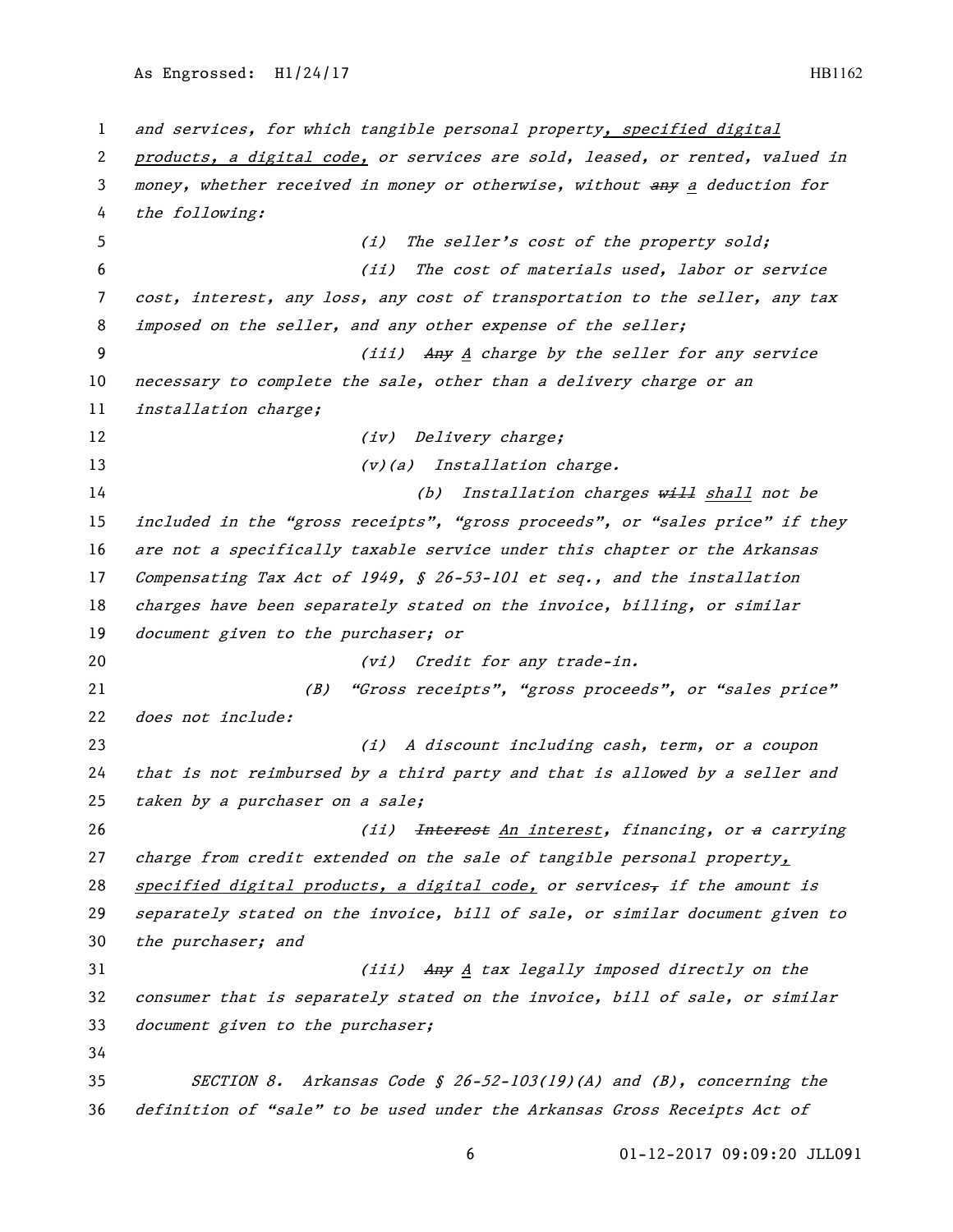1 1941, § 26-52-101 et seq., are amended to read as follows: (19)(A) "Sale" means the transfer of either the title or possession, except in the case of a lease or rental for a valuable 4 consideration, of tangible personal property, specified digital products, or

 a digital code regardless of the manner, method, instrumentality, or device by which the transfer is accomplished. (B) "Sale" includes the: 8 (i) Exchange, barter, lease, or rental of tangible personal property, specified digital products, or a digital code; or 10 (ii) Sale, exchanging exchange, or other disposition of admissions, dues, or fees to clubs, to places of amusement, or to recreational or athletic events or for the privilege of having access to or 13 the use of amusement, athletic, or entertainment facilities. SECTION 9. Arkansas Code § 26-52-103(20) and (21), concerning the definitions to be used under the Arkansas Gross Receipts Act of 1941, § 26- 52-101 et seq., are amended to read as follows: 18 (20) "Seller" means every a person making a sale, lease, or 19 rental of tangible personal property, specified digital products, a digital code, or services; (21)(A) "Tangible personal property" means personal property that can be seen, weighed, measured, felt, or touched or that is in any other 23 manner perceptible to the senses. (B) "Tangible personal property" includes electricity, 25 water, gas, steam, and prewritten computer software; 26 (C) <u>"Tangible personal property" does not include</u> 27 specified digital products or a digital code; SECTION 10. Arkansas Code § 26-52-103, concerning the definitions to be used under the Arkansas Gross Receipts Act of 1941, § 26-52-101 et seq., is amended to add additional subdivisions to read as follows: (25)(A) "Candy" means a preparation of sugar, honey, or other natural or artificial sweeteners in combination with chocolate, fruits, nuts, or other ingredients or flavorings in the form of bars, drops, or pieces. (B) "Candy" shall not include a preparation containing

flour and shall require no refrigeration;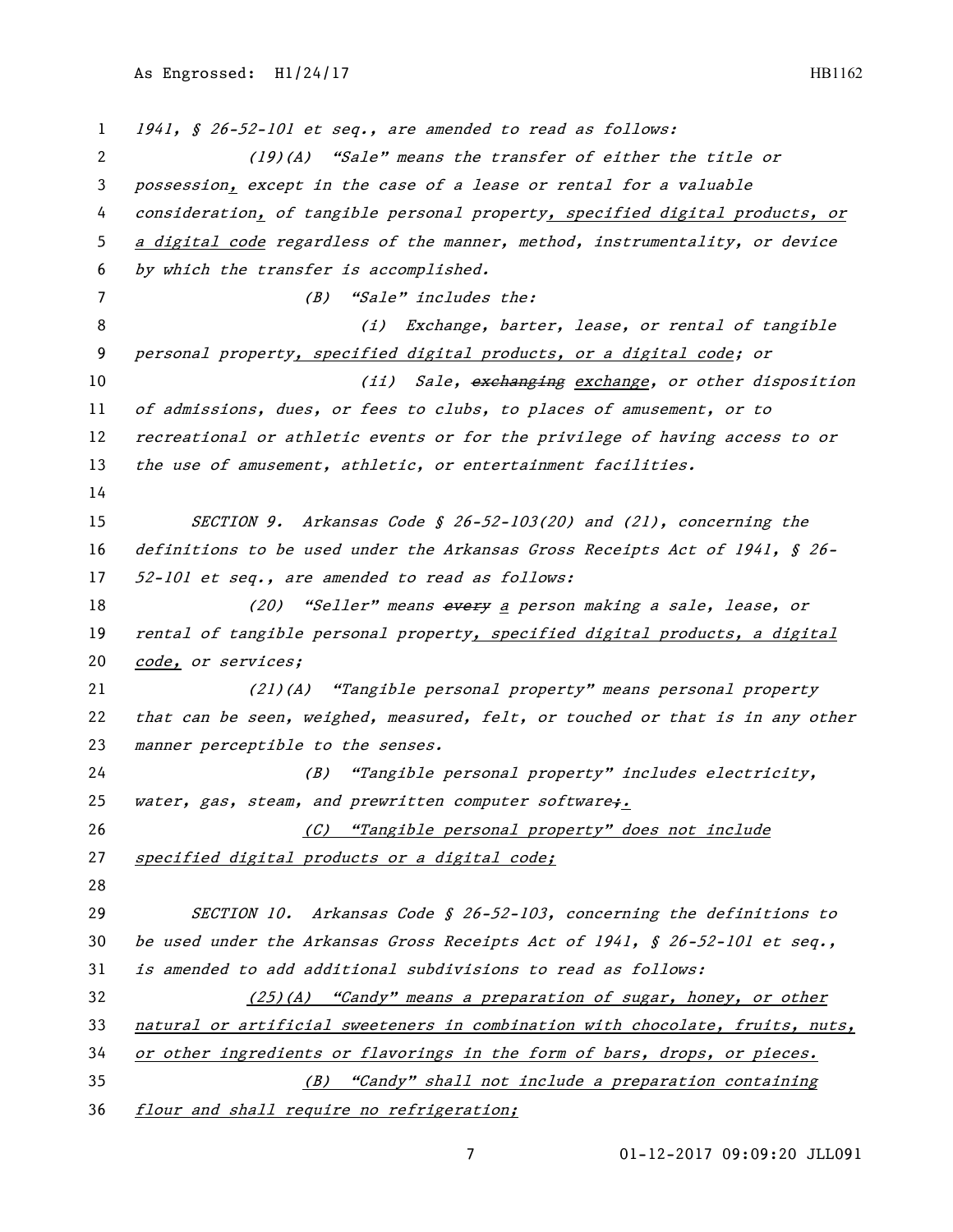| 1  | (26) "Digital audio works" means works that result from the                   |
|----|-------------------------------------------------------------------------------|
| 2  | fixation of a series of musical, spoken, or other sounds, including           |
| 3  | ringtones;                                                                    |
| 4  | (27) "Digital audio-visual works" means a series of related                   |
| 5  | images that, when shown in succession, impart an impression of motion,        |
| 6  | together with accompanying sounds, if any;                                    |
| 7  | (28) "Digital books" means works that are generally recognized                |
| 8  | in the ordinary and usual sense as "books";                                   |
| 9  | (29) "Digital code" means a code that:                                        |
| 10 | (A) Provides a purchaser with a right to obtain one (1) or                    |
| 11 | more specified digital products; and                                          |
| 12 | (B) May be obtained by any means, including email or                          |
| 13 | tangible means, regardless of its designation as a song code, video code, or  |
| 14 | book code;                                                                    |
| 15 | $(30)(A)$ "End user" means a person who purchases specified                   |
| 16 | digital products or the code for specified digital products for his or her    |
| 17 | own use or for the purpose of giving away the product or code.                |
| 18 | (B) "End user" does not include a person who receives by                      |
| 19 | contract a product transferred electronically for further commercial          |
| 20 | broadcast, rebroadcast, transmission, retransmission, licensing, relicensing, |
| 21 | distribution, redistribution, or exhibition of the product, in whole or in    |
| 22 | part, to another person or persons;                                           |
| 23 | (31) "Ringtones" means digitized sound files that:                            |
| 24 | (A) Are downloaded onto a device; and                                         |
| 25 | (B) May be used to alert the customer with respect to a                       |
| 26 | communication;                                                                |
| 27 | $(32)(A)$ "Soft drink" means a nonalcoholic beverage that contains            |
| 28 | natural or artificial sweeteners.                                             |
| 29 | (B) "Soft drink" does not include a beverage that contains                    |
| 30 | milk or milk products, soy, rice, or similar milk substitutes, or that is     |
| 31 | greater than fifty percent (50%) of vegetable or fruit juice by volume;       |
| 32 | (33) "Specified digital products" means the following when                    |
| 33 | transferred electronically:                                                   |
| 34 | (A) Digital audio works;                                                      |
| 35 | (B) Digital audio-visual works; and                                           |
| 36 | (C) Digital books; and                                                        |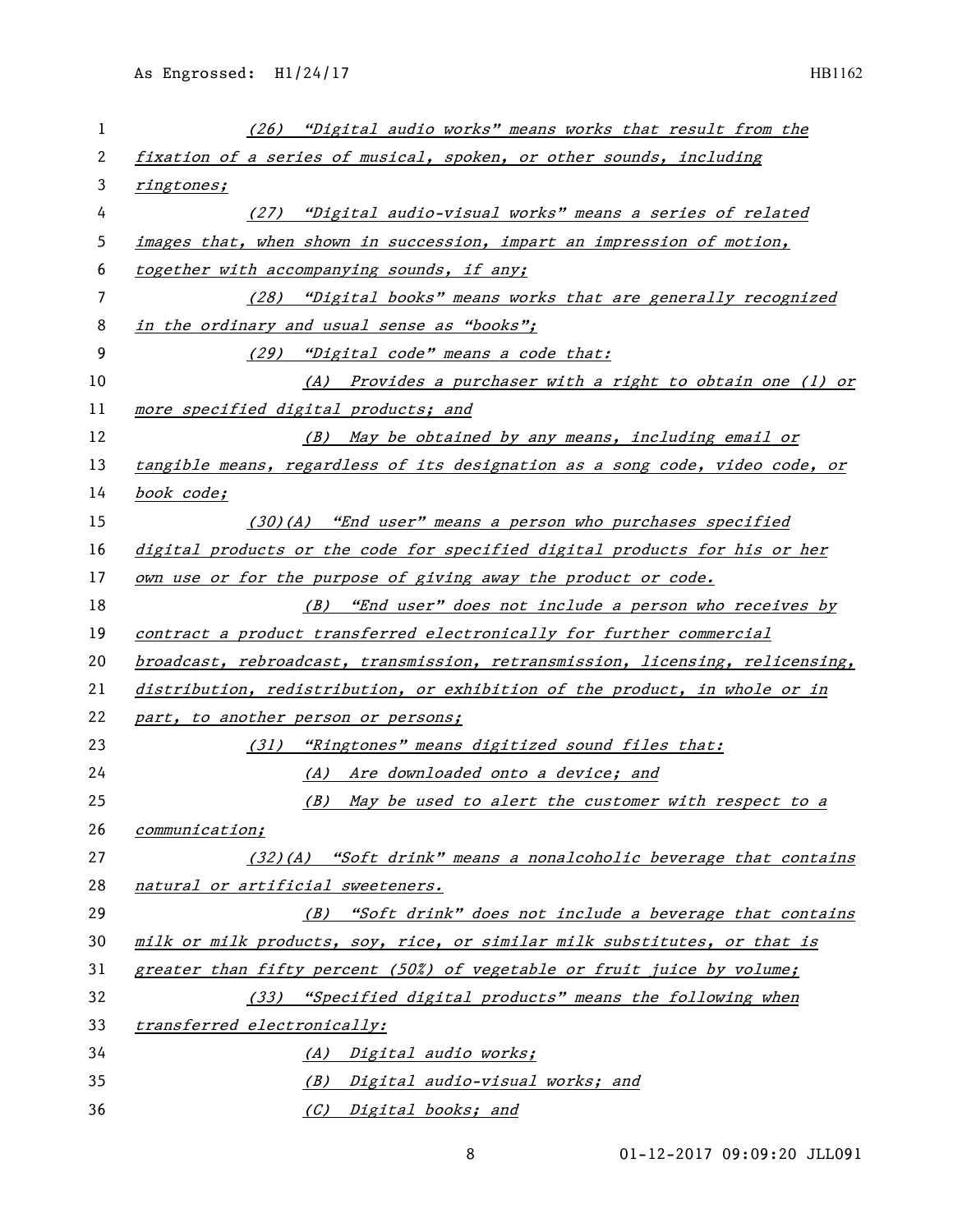| 1              | (34) "Transferred electronically" means obtained by the                       |
|----------------|-------------------------------------------------------------------------------|
| $\overline{c}$ | purchaser by means other than tangible storage media.                         |
| 3              |                                                                               |
| 4              | SECTION 11. Arkansas Code § 26-52-110(b), concerning sellers and              |
| 5              | affiliated persons, is amended to read as follows:                            |
| 6              | (b) A seller is presumed to be engaged in the business of selling             |
| 7              | tangible personal property, specified digital products, a digital code, or    |
| 8              | taxable services for use in the state if an affiliated person is subject to   |
| 9              | the sales and use tax jurisdiction of the state and the:                      |
| 10             | (1) Seller sells a similar line of products as the affiliated                 |
| 11             | person and sells the products under the same business name or a similar       |
| 12             | business name;                                                                |
| 13             | (2) Affiliated person uses its in-state employees or in-state                 |
| 14             | facilities to advertise, promote, or facilitate sales by the seller to        |
| 15             | consumers;                                                                    |
| 16             | (3) Affiliated person maintains an office, distribution                       |
| 17             | facility, warehouse or storage place, or similar place of business to         |
| 18             | facilitate the delivery of property, specified digital products, a digital    |
| 19             | code, or services sold by the seller to the seller's business;                |
| 20             | (4) Affiliated person uses trademarks, service marks, or trade                |
| 21             | names in the state that are the same or substantially similar to those used   |
| 22             | by the seller; or                                                             |
| 23             | (5) Affiliated person delivers, installs, assembles, or performs              |
| 24             | maintenance services for the seller's purchasers within the state.            |
| 25             |                                                                               |
| 26             | SECTION 12. Arkansas Code § 26-52-110(d), concerning sellers and              |
| 27             | affiliated persons, is amended to read as follows:                            |
| 28             | If there is not an affiliated person with respect to a seller<br>(d)(1)       |
| 29             | in the state, the seller is presumed to be engaged in the business of selling |
| 30             | tangible personal property, specified digital products, a digital code, or    |
| 31             | taxable services for use in the state if the seller enters into an agreement  |
| 32             | with one (1) or more residents of the state under which the residents, for a  |
| 33             | commission or other consideration, directly or indirectly refer potential     |
| 34             | purchasers, whether by a link on an Internet website or otherwise, to the     |
| 35             | seller.                                                                       |
| 36             | However, subdivision (d)(l) of this section applies only if<br>(2)            |
|                |                                                                               |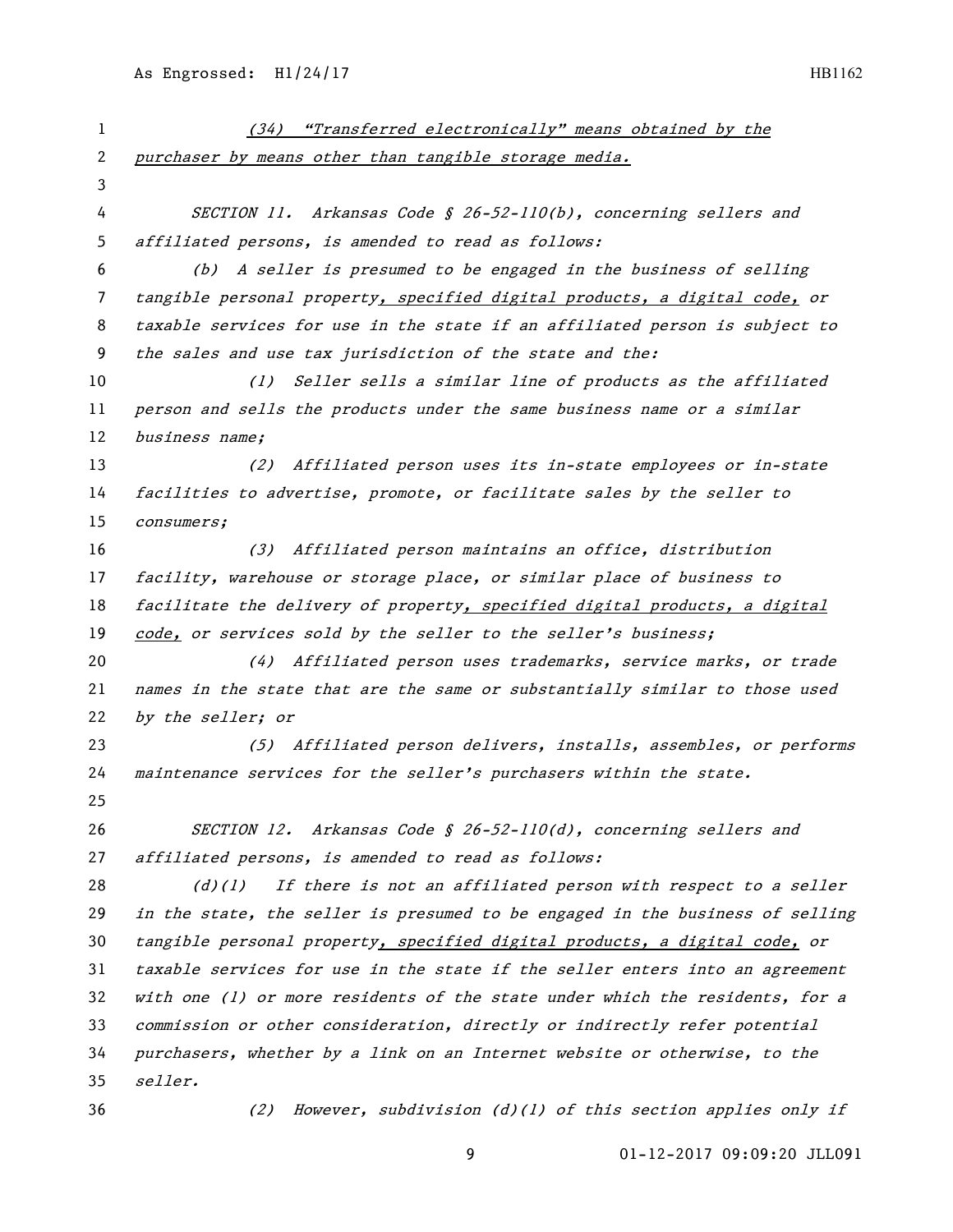the cumulative gross receipts from sales by the seller to purchasers in the state who are referred to the seller by all residents according to the type of agreement described in subdivision (d)(1) of this section exceed ten thousand dollars (\$10,000) during the preceding twelve (12) months. SECTION 13. Arkansas Code § 26-52-201(e), concerning the permit required to transact business in the state, is amended to read as follows: (e) The director is authorized to establish types and classifications 9 of Arkansas gross receipts tax permits, including<del>, not by</del> without limitation, special permits for taxpayers whose principal line of business does not include the retail selling of tangible personal property, specified digital 12 products, or a digital code or the performing of taxable services. SECTION 14. Arkansas Code § 26-52-210(a)(2), concerning the automatic expiration of the permit required to transact business in the state, is 16 amended to read as follows: 17 (2) This section shall does not apply to a permit that is issued 18 pursuant to under  $\oint$  26-52-201(e) to a taxpayer whose principal line of 19 business does not include the retail selling of tangible personal property, specified digital products, or a digital code or the performing of taxable services. SECTION 15. Arkansas Code § 26-52-301(1), concerning the levy of the gross receipts tax on sales of enumerated items and services, is amended to read as follows: 26 (1) The following items: 27 (A) Tangible personal property; 28 (B) Specified digital products sold: (i) To a purchaser who is an end user; and 30 (ii) With the right of permanent use or less than permanent use granted by the seller regardless of whether the use is conditioned on continued payment by the purchaser; and (C) Digital codes; SECTION 16. Arkansas Code § 26-52-301(3)(B)(viii)(b), concerning the gross receipts tax levied on certain sales, is amended to read as follows: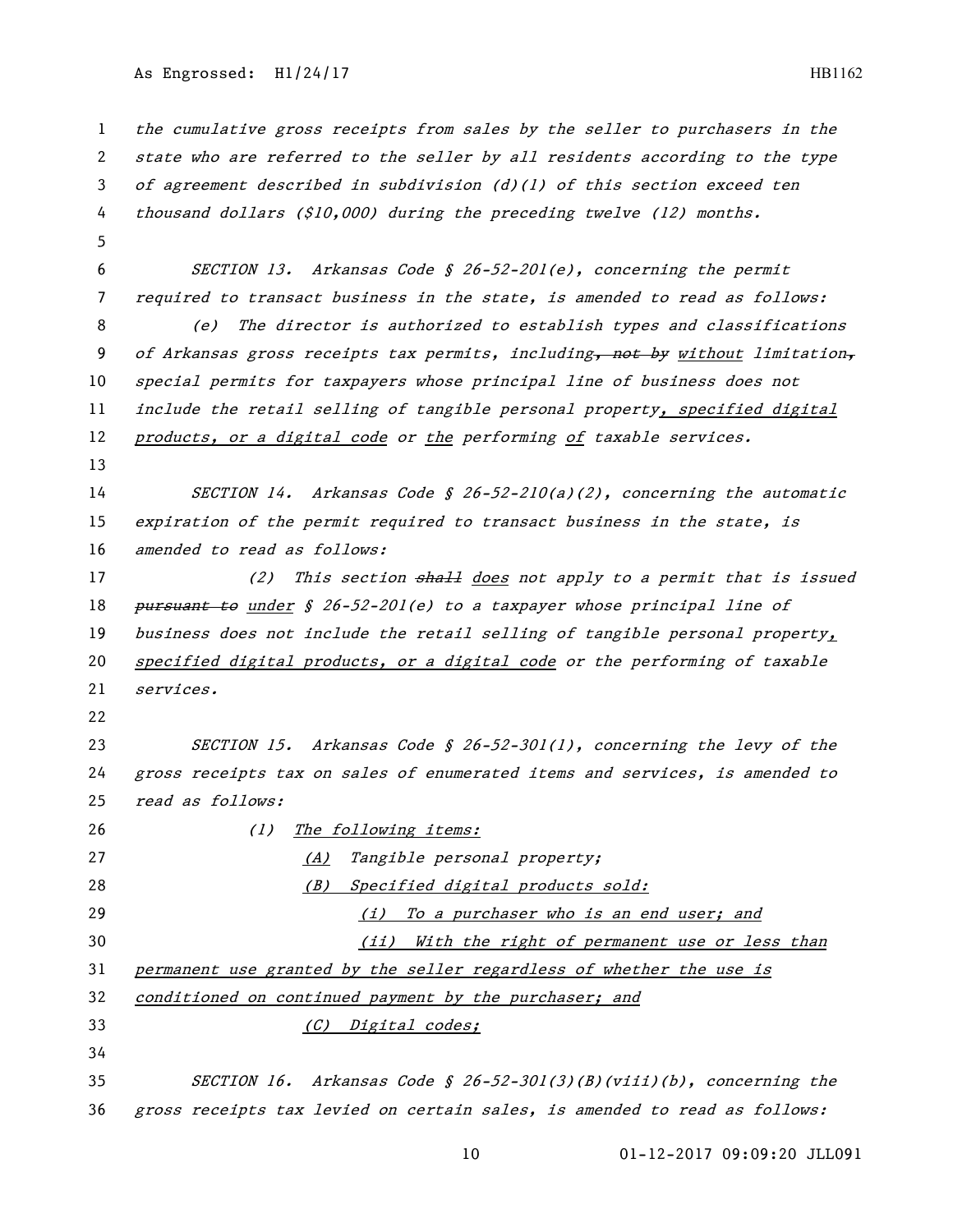(b) A contractor is deemed to be a consumer or user of all tangible personal property, specified digital products, or digital codes used or consumed by the contractor in providing the nontaxable services, in the same manner as when performing any other contract. SECTION 17. Arkansas Code § 26-52-302 is amended to read as follows: 26-52-302. Additional taxes levied. (a)(1) In addition to the excise tax levied upon the gross proceeds or gross receipts derived from all sales by this chapter, except for food and 10 food ingredients that are taxed under § 26-52-317, there is levied an excise tax of one percent (1%) upon all taxable sales of property, specified digital products, digital codes, and services subject to the tax levied in this chapter. (2) This tax shall be collected, reported, and paid in the same manner and at the same time as is prescribed by law for the collection, reporting, and payment of all other Arkansas gross receipts taxes. (3) In computing gross receipts or gross proceeds as defined in § 26-52-103, a deduction shall be allowed for bad debts resulting from the sale of tangible personal property.  $(b)(1)$  In addition to the excise tax levied upon the gross proceeds or gross receipts derived from all sales by this chapter, except for food and 22 food ingredients that are taxed under  $\frac{1}{2}$  26-52-317, there is hereby levied an 23 excise tax of one-half of one percent  $(0.5%)$  upon all taxable sales of property, specified digital products, digital codes, and services subject to 25 the tax levied in this chapter. (2) This tax shall be collected, reported, and paid in the same manner and at the same time as is prescribed by law for the collection, reporting, and payment of all other Arkansas gross receipts taxes. 29 (3) However, in computing gross receipts or gross proceeds as defined in § 26-52-103, a deduction shall be allowed for bad debts resulting from the sale of tangible personal property. (c)(1) Except for food and food ingredients that are taxed under § 26- 52-317, there is levied an additional excise tax of one-half of one percent (0.5%) upon all taxable sales of property, specified digital products, digital codes, and services subject to the tax levied by this chapter. (2) The tax shall be collected, reported, and paid in the same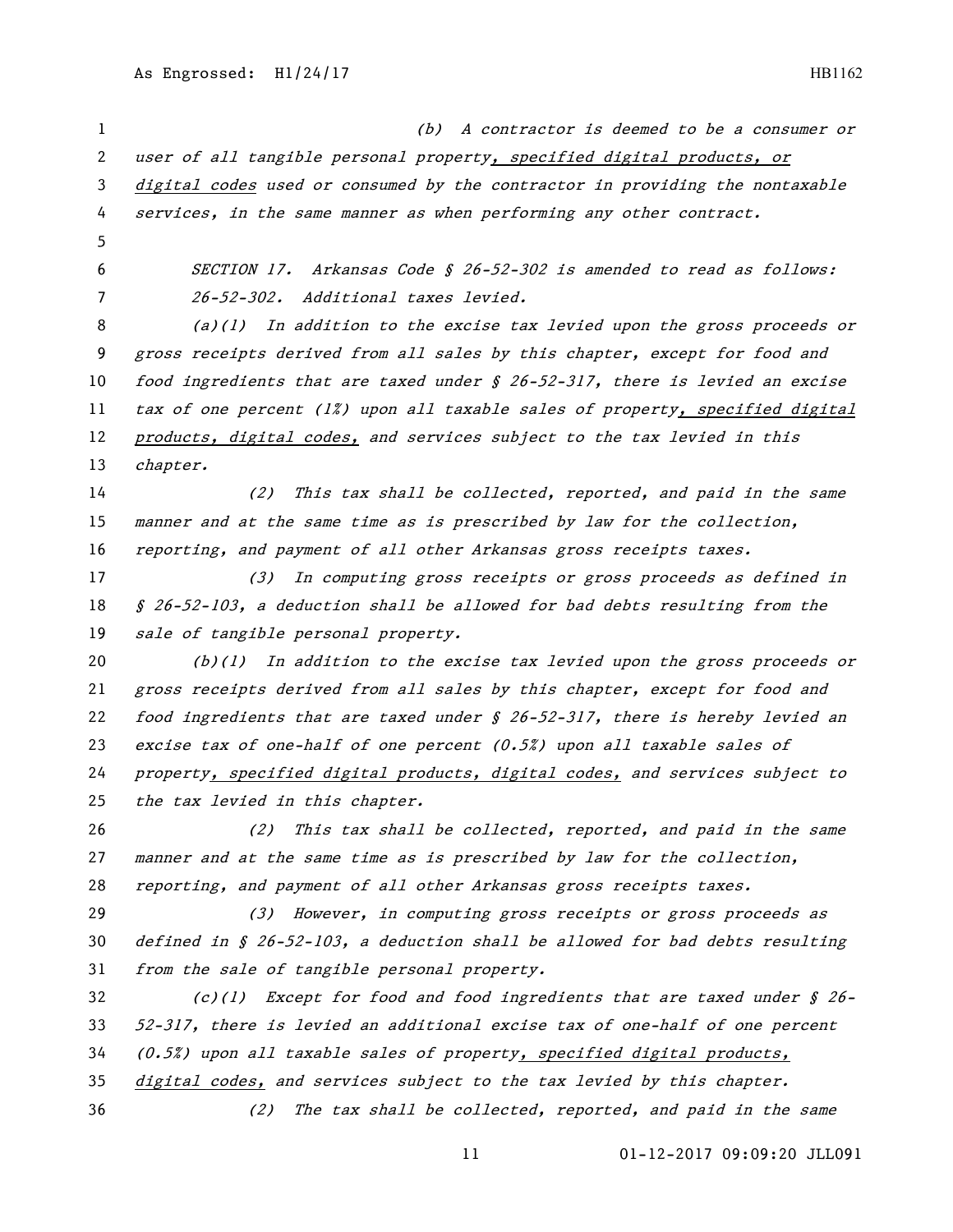manner and at the same time as is prescribed by this chapter, for the collection, reporting, and payment of Arkansas gross receipts taxes. (d)(1) Except for food and food ingredients that are taxed under § 26- 52-317, there is levied an additional excise tax of seven-eighths of one percent (0.875%) upon all taxable sales of property, specified digital products, digital codes, and services subject to the tax levied by this chapter. (2) The tax shall be collected, reported, and paid in the same manner and at the same time as prescribed by this chapter, for the 10 collection, reporting, and payment of Arkansas gross receipts taxes. 12 SECTION 18. Arkansas Code § 26-52-305 is amended to read as follows: 26-52-305. Financial institutions. 14 Sales of tangible personal property, specified digital products, a 15 digital code, and services to financial institutions shall be are subject to the Arkansas gross receipts tax levied in this chapter the same as such sales to other business corporations. SECTION 19. Arkansas Code § 26-52-307(a)(1), concerning contractors as consumer users, is amended to read as follows: (a)(1) Sales of services, specified digital products, digital codes, and tangible personal property, including materials, supplies, and equipment, 23 made to contractors who use them in the performance of  $\frac{1}{2}$  a contract are declared to be sales to consumers or users and not sales for resale. SECTION 20. Arkansas Code § 26-52-315(e)(2), concerning the definition of "ancillary service" to be used regarding the sales tax on telecommunications and related services, is amended to read as follows: (2)(A) "Ancillary service" means a service that is associated with or incidental to the provision of a telecommunications service, including without limitation detailed telecommunications billing, directory 32 assistance, vertical service, and voice mail services $\ddot{x}$ . (B) "Ancillary service" does not include specified digital products or a digital code; SECTION 21. Arkansas Code § 26-52-315(e)(19)(C), concerning items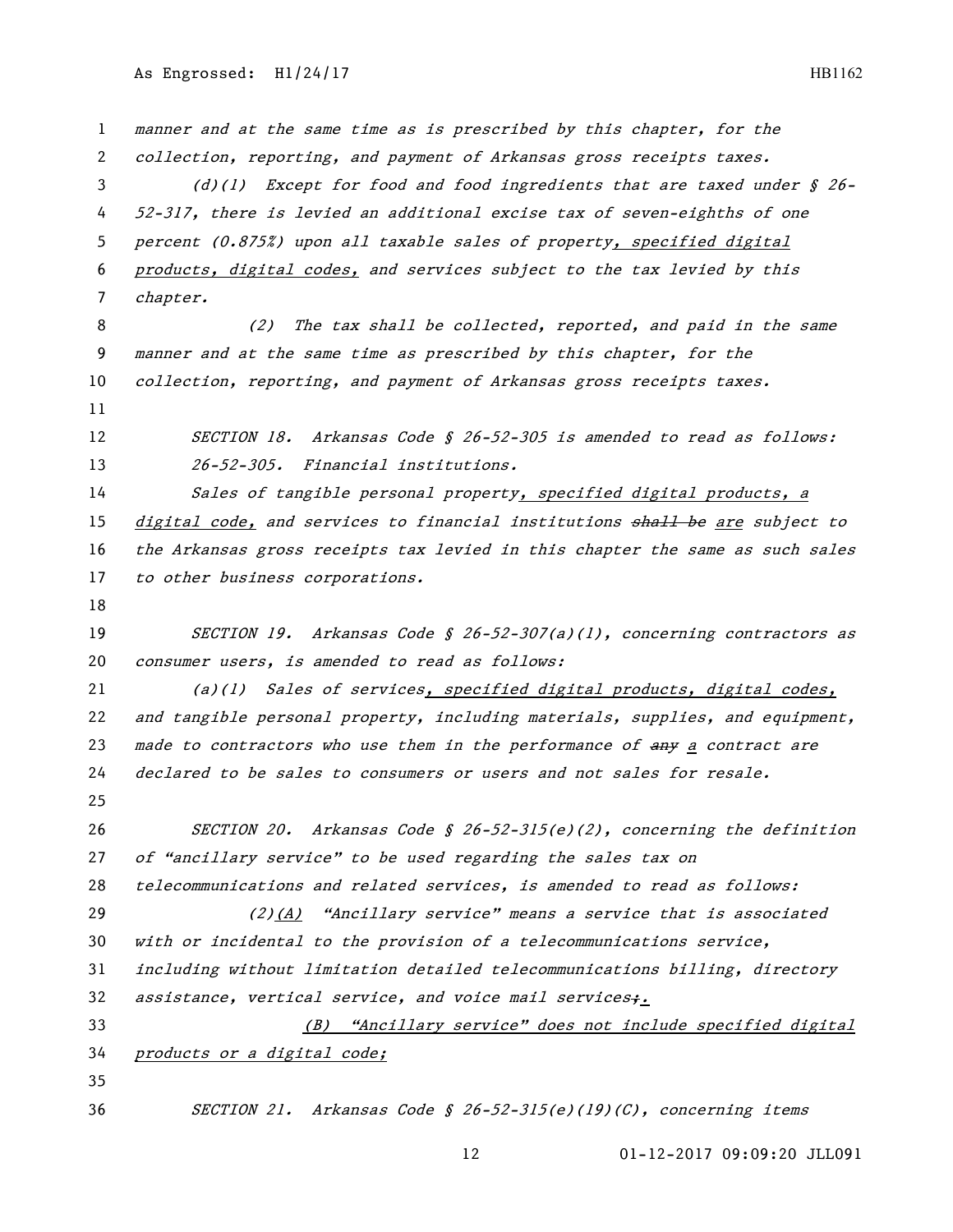excluded from the definition of "telecommunications service" to be used regarding the sales tax on telecommunications and related services, is amended to read as follows: (C) "Telecommunications service" does not include: (i) Data processing and information services that allow data to be generated, acquired, stored, processed, or retrieved and delivered by an electronic transmission to a purchaser when the purchaser's primary purpose for the underlying transaction is the processed data or information; (ii) Installation or maintenance of wiring or 11 equipment on a customer's premises; 12 (iii) Tangible personal property; 13 (iv) Advertising, including but not limited to without limitation directory advertising; (v) Billing and collection services provided to third parties; 17 (vi) Internet access service; (vii)(a) Radio and television audio and video programming services, regardless of the medium, including the furnishing of transmission, conveyance, and routing of the services by the programming service provider. (b) Radio and television audio and video 23 programming services shall include but not be limited to, including without limitation cable service as defined in 47 U.S.C. § 522(6), as in effect on January 1, 2007, and audio and video programming services delivered by commercial mobile radio service providers, as defined in 47 C.F.R. § 20.3, as 27 in effect on January 1, 2007; 28 (viii) Ancillary services; or (ix) A digital product delivered electronically, 30 including but not limited to without limitation software, music, video, 31 reading material, or a ring tone; (x) Specified digital products; or (xi) A digital code; SECTION 22. Arkansas Code § 26-52-401(1) and (2), concerning sales tax exemptions for various products and services, are amended to read as follows: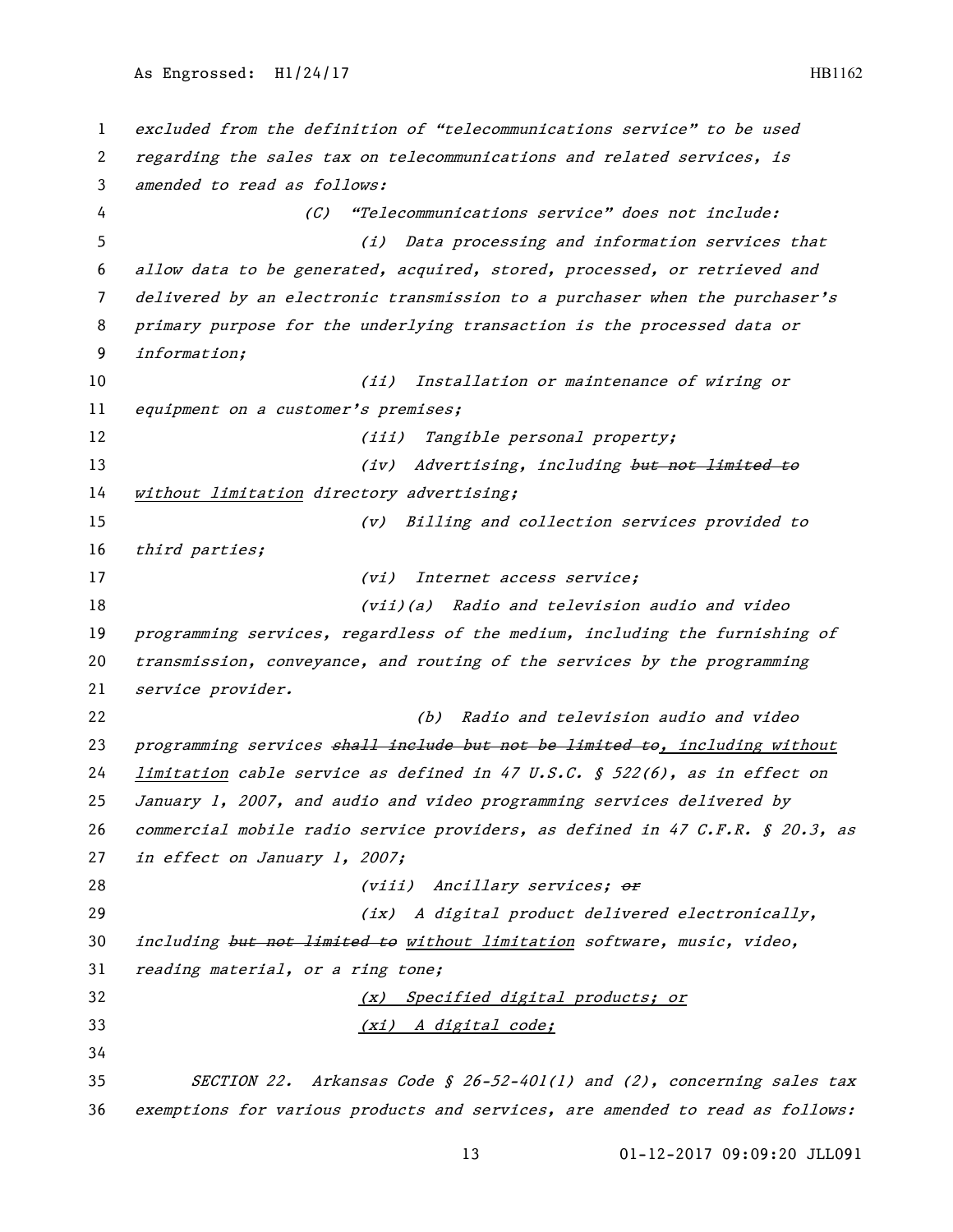(1) The gross receipts or gross proceeds derived from the sale of tangible personal property, specified digital products, a digital code, or services by churches, except when the organizations may be engaged in business for profit; (2) The gross receipts or gross proceeds derived from the sale of tangible personal property, specified digital products, a digital code, or service by charitable organizations, except when the organizations may be engaged in business for profit; SECTION 23. Arkansas Code § 26-52-401(7)-(10), concerning sales tax 11 exemptions for various products and services, are amended to read as follows: (7) Gross receipts or gross proceeds derived from the sale of 13 specified digital products, a digital code, tangible personal property, 14 including but not limited to without limitation office supplies; office equipment; program items at camp such as bows, arrows, and rope; rifles for rifle range and other rifle items; food, food ingredients, or prepared food 17 for camp; lumber and supplies used in camp maintenance; camp equipment; first aid supplies for camp; the leasing of cars used in promoting scouting; or 19 services to the Boy Scouts of America chartered by the United States Congress in 1916 or the Girl Scouts of the United States of America chartered by the United States Congress in 1950 or any of the scout councils in the State of Arkansas; (8) Gross receipts or gross proceeds derived from sales of tangible personal property, specified digital products, a digital code, or services to the Boys & Girls Club of America; (9) Gross receipts or gross proceeds derived from sales of 27 tangible personal property, specified digital products, a digital code, or services to the Poets' Roundtable of Arkansas; (10) Gross receipts or gross proceeds derived from sales of tangible personal property, specified digital products, a digital code, or services to 4-H clubs and FFA clubs in this state, to the Arkansas 4-H Foundation, the Arkansas Future Farmers of America Foundation, and the Arkansas Future Farmers of America Association; SECTION 24. Arkansas Code § 26-52-401(21)(A), concerning sales tax exemptions for various products and services, is amended to read as follows: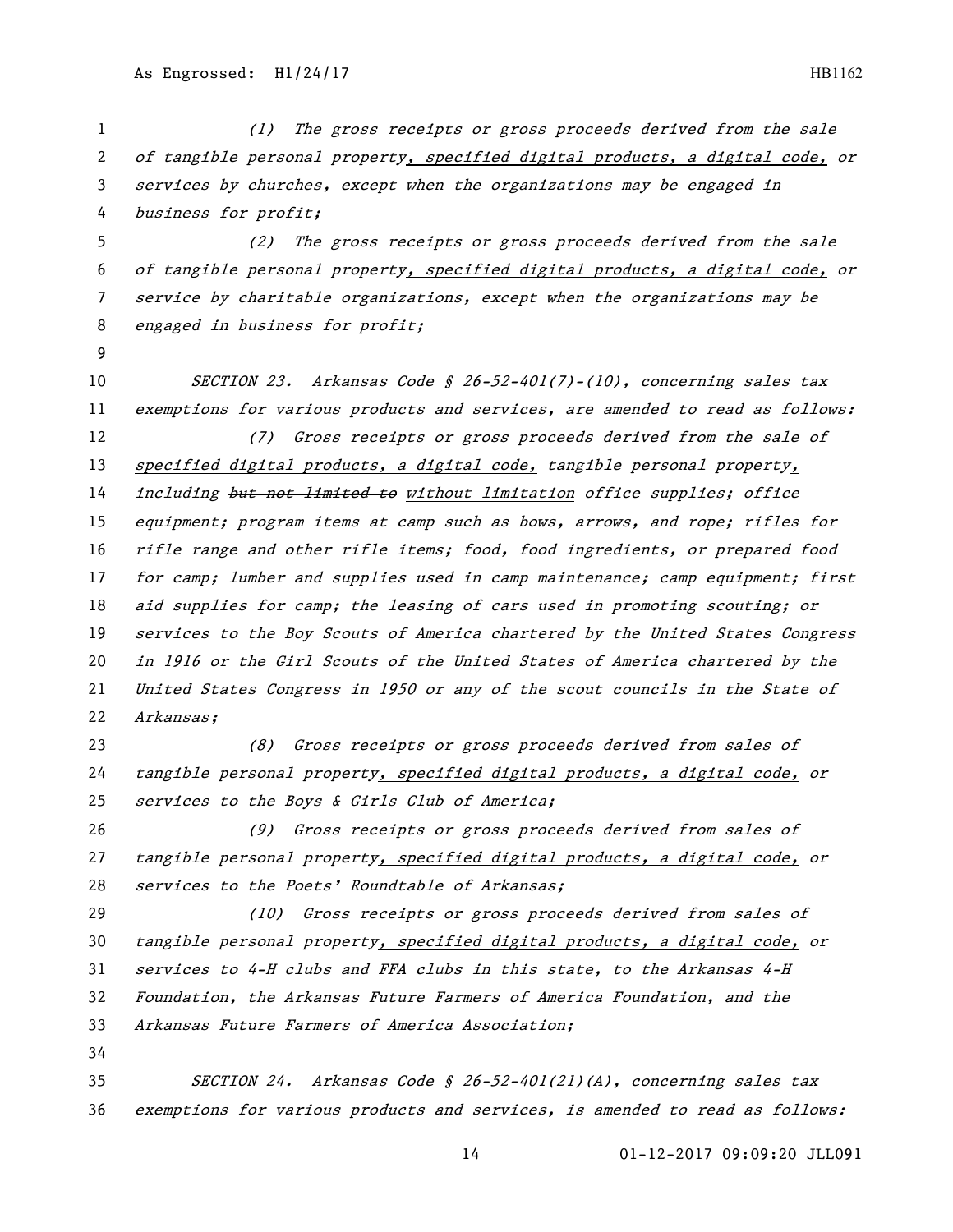(21)(A) Gross receipts or gross proceeds derived from the sale 2 of any tangible personal property, specified digital products, a digital 3 code, or services as specifically provided in this subdivision (21) to any a 4 hospital or sanitarium operated for charitable and nonprofit purposes or any <sup>a</sup> nonprofit organization whose sole purpose is to provide temporary housing to the family members of patients in a hospital or sanitarium. SECTION 25. Arkansas Code § 26-52-401(29), concerning sales tax exemptions for various products and services, is amended to read as follows: (29) Gross receipts or gross proceeds derived from the sale of 11 any tangible personal property, specified digital products, or a digital code 12 specifically exempted from taxation by the Arkansas Compensating Tax Act of 13 1949, § 26-53-101 et seq.; SECTION 26. Arkansas Code § 26-52-401(31), concerning sales tax exemptions for various products and services, is amended to read as follows: (31) Gross receipts or gross proceeds derived from sales of tangible personal property, specified digital products, a digital code, or 19 services to Habitat for Humanity; SECTION 27. Arkansas Code § 26-52-401(33) and (34), concerning sales tax exemptions for various products and services, are amended to read as follows: (33) Gross receipts or gross proceeds derived from sales of tangible personal property, specified digital products, a digital code, or services to The Salvation Army; (34) Gross receipts or gross proceeds derived from sales of tangible personal property, specified digital products, a digital code, and services to Heifer International, Inc.; SECTION 28. Arkansas Code § 26-52-401(37), concerning sales tax exemptions for various products and services, is amended to read as follows: (37) Gross receipts or gross proceeds derived from sales of tangible personal property, specified digital products, a digital code, or services to the Arkansas Symphony Orchestra Society, Inc.;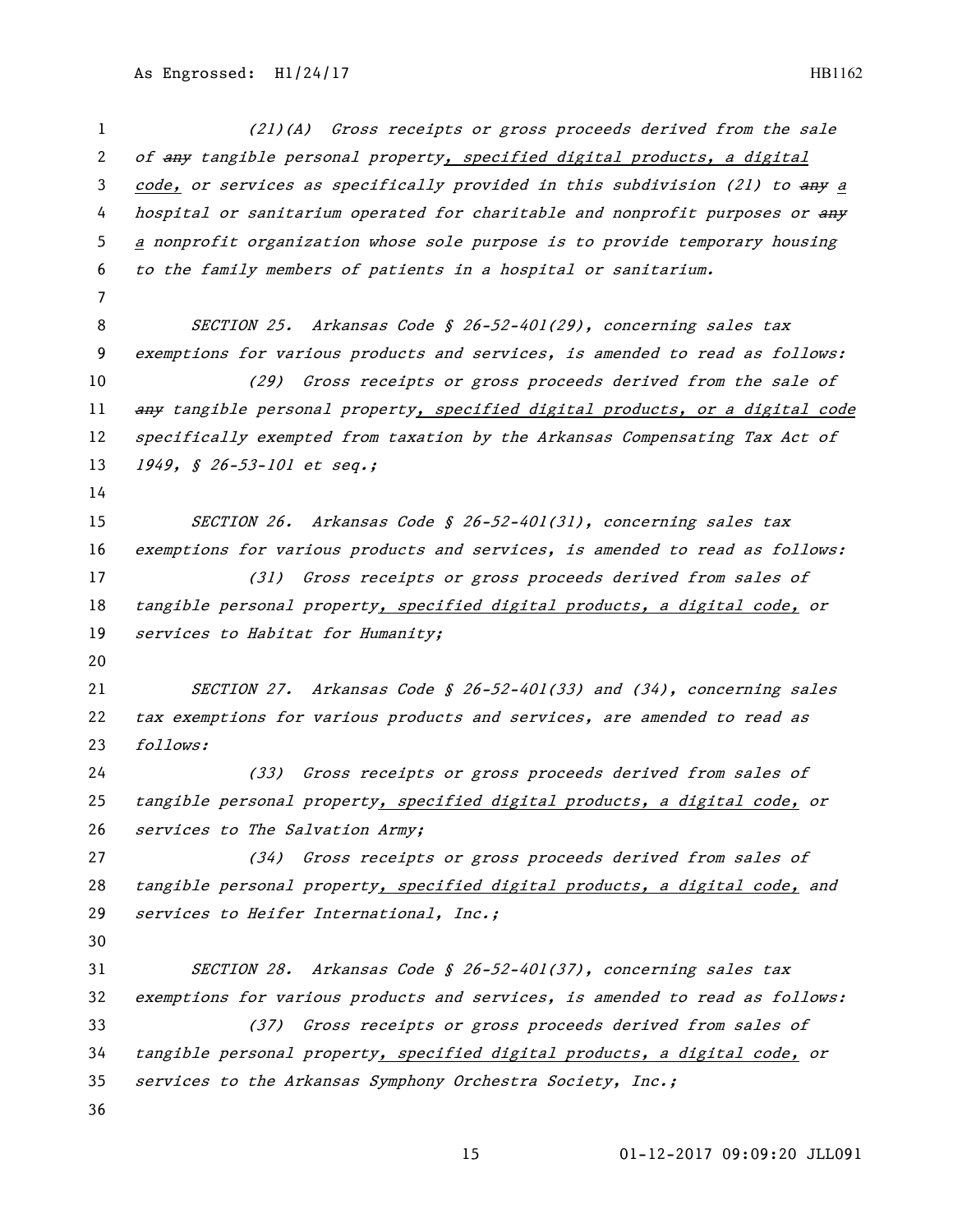| $\mathbf{1}$ | SECTION 29. Arkansas Code § 26-52-401(39), concerning sales tax               |
|--------------|-------------------------------------------------------------------------------|
| 2            | exemptions for various products and services, is amended to read as follows:  |
| 3            | Gross receipts or gross proceeds derived from sales of<br>(39)                |
| 4            | tangible personal property, specified digital products, a digital code, or    |
| 5            | services to the Arkansas Black Hall of Fame Foundation, Inc.                  |
| 6            |                                                                               |
| 7            | SECTION 30. Arkansas Code § 26-52-430(a), concerning the sales tax            |
| 8            | exemption for sales by charitable organizations, is amended to read as        |
| 9            | follows:                                                                      |
| 10           | The exemptions set forth stated in this subchapter for a<br>(a)               |
| 11           | charitable organization shall not extend to sales of new tangible personal    |
| 12           | property, specified digital products, or a digital code by the charitable     |
| 13           | organization if the sales compete with sales by for-profit businesses.        |
| 14           |                                                                               |
| 15           | SECTION 31. Arkansas Code § 26-52-437(a)(1), concerning the definition        |
| 16           | of "instructional materials" for purposes of the sales tax exemption for      |
| 17           | textbooks and instructional materials for public schools, is amended to add   |
| 18           | an additional subdivision to read as follows:                                 |
| 19           | Specified digital products and a digital code that<br>(G)                     |
| 20           | contains instructional information designed to be presented to students as    |
| 21           | part of a course of study.                                                    |
| 22           |                                                                               |
| 23           | SECTION 32. Arkansas Code § 26-52-440(b)(1), concerning the sales tax         |
| 24           | exemption for sales to qualified museums, is amended to read as follows:      |
| 25           | $(b)(1)$ The gross receipts or gross proceeds derived from the sale of        |
| 26           | any tangible personal property, specified digital products, a digital code,   |
| 27           | or services to a qualified museum are exempt from this chapter.               |
| 28           |                                                                               |
| 29           | SECTION 33. Arkansas Code § 26-52-443 is amended to read as follows:          |
| 30           | 26-52-443. Exemption for Arkansas Search Dog Association, Inc.                |
| 31           | The gross receipts or gross proceeds from the sale of tangible personal       |
| 32           | property, specified digital products, a digital code, or a service to the     |
| 33           | Arkansas Search Dog Association, Inc., are exempt from the gross receipts tax |
| 34           | levied by this chapter and the compensating use tax levied by the Arkansas    |
| 35           | Compensating Tax Act of 1949, § 26-53-101 et seq.                             |
| 36           |                                                                               |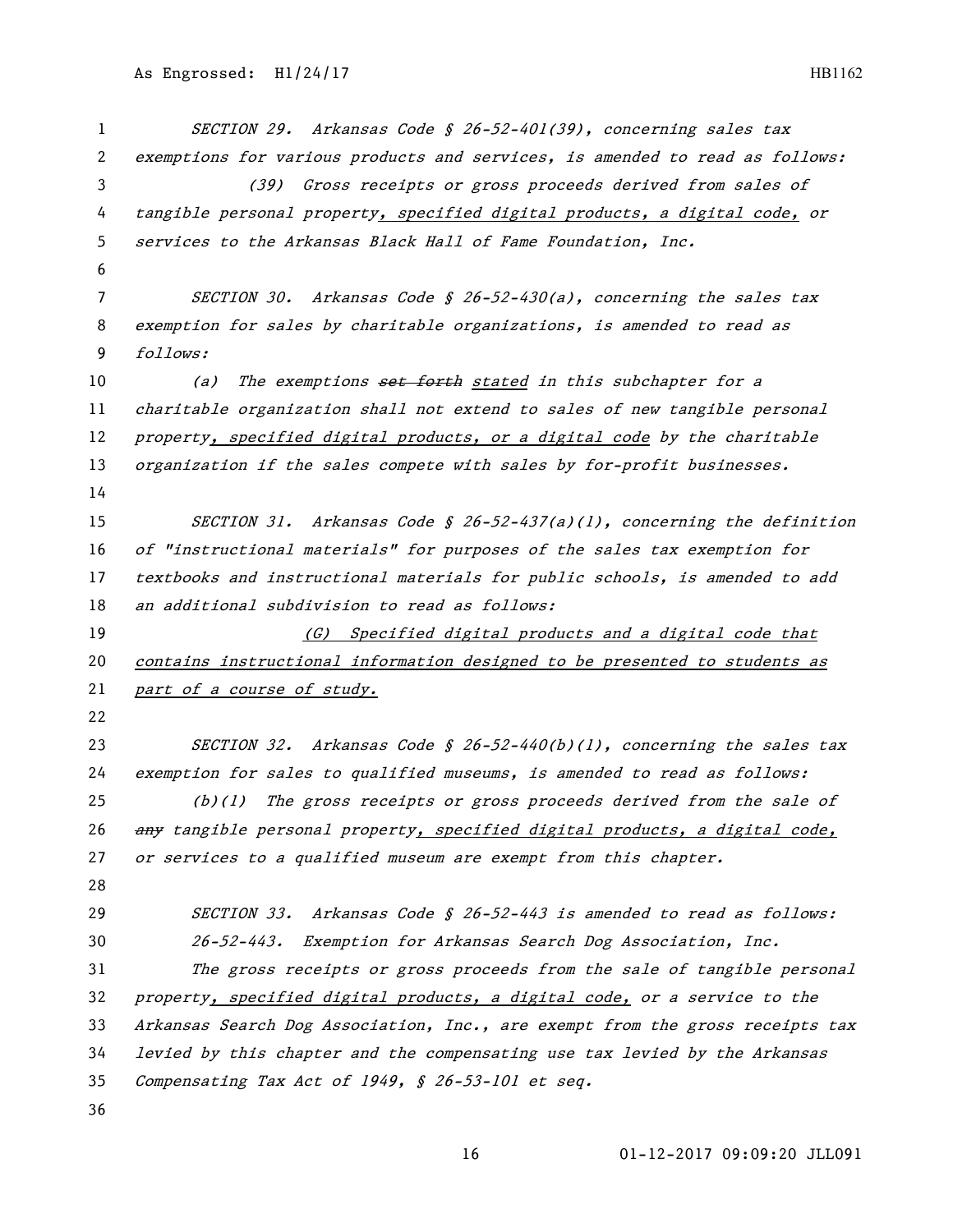01-12-2017 09:09:20 JLL091 exemption for nonprofit blood donation organizations, is amended to read as follows: (a) The gross receipts or gross proceeds from the sale of tangible personal property, specified digital products, a digital code, or a service to a nonprofit blood donation organization are exempt from the gross receipts tax levied by this chapter and the compensating use tax levied by the Arkansas Compensating Tax Act of 1949, § 26-53-101 et seq. 10 SECTION 35. Arkansas Code § 26-52-501(j), concerning the preparation of returns and payment of sales tax, is amended to read as follows: (j) The director may establish by regulation separate requirements for filing reports and returns and paying the tax levied under this chapter for taxpayers whose principal line of business does not include the retail 15 selling of tangible personal property, specified digital products, or a digital code or performing taxable services. 18 SECTION 36. Arkansas Code § 26-52-508(a), concerning the collection of 19 sales tax by sellers or admissions collectors, is amended to read as follows: (a) The tax levied by this chapter shall be paid to the Director of 21 the Department of Finance and Administration by: (1) The seller of tangible personal property, specified digital *products, or a digital code;*  (2) The seller or collector of admissions to places of amusement, recreational, or athletic events; (3) The seller of privileges of access to or the use of amusement, entertainment, athletic, or recreational facilities; and (4) Any other person furnishing any service subject to the provisions of this chapter. SECTION 37. Arkansas Code § 26-52-517(a) and (b), concerning exemption certificates, are amended to read as follows: (a) The sales tax liability for all sales of tangible personal property, specified digital products, digital codes, and taxable services is upon the seller unless the purchaser claims an exemption and the seller obtains identifying information of the purchaser and the reason the purchaser

1 SECTION 34. Arkansas Code § 26-52-449(a), concerning the sales tax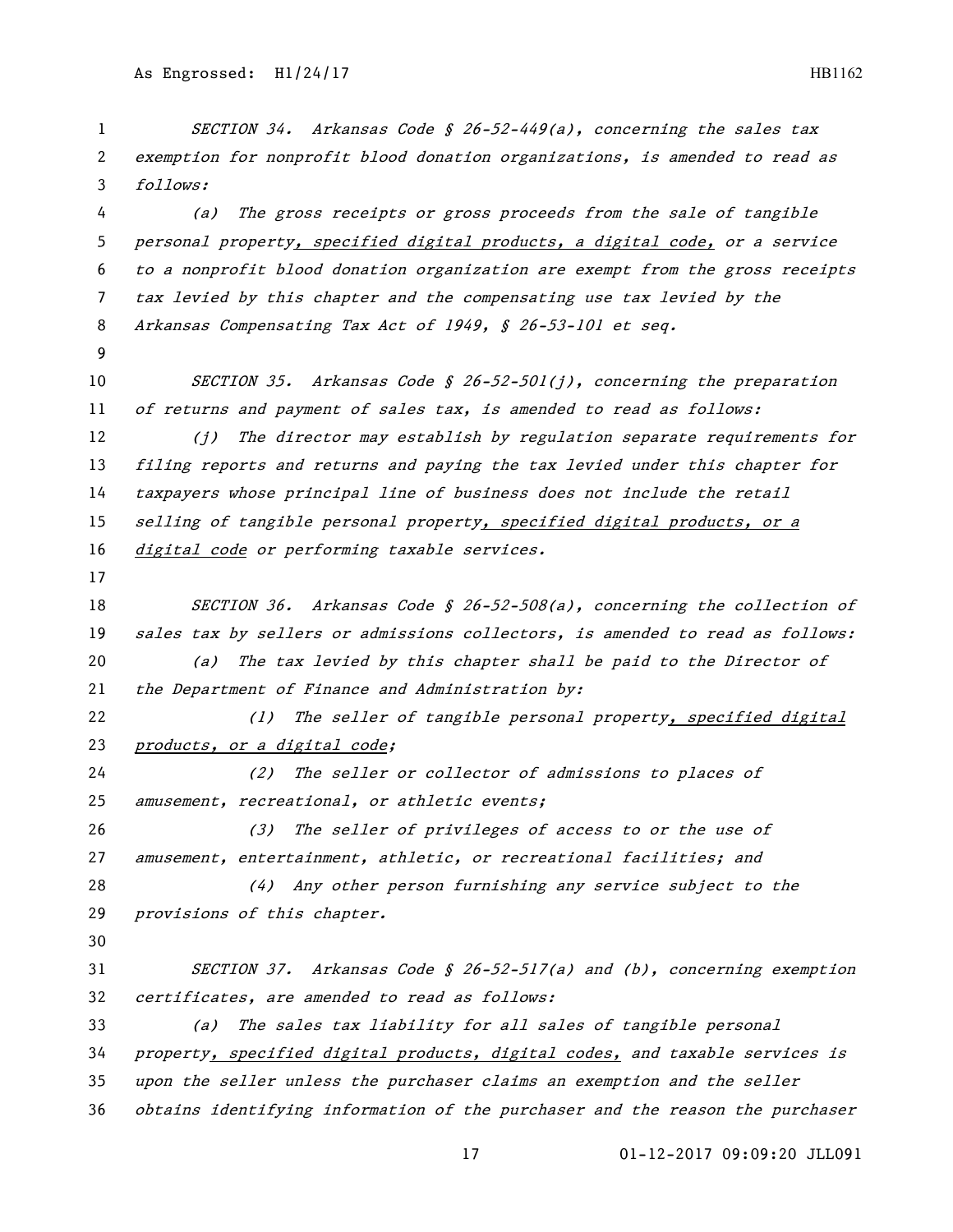is claiming the exemption in the manner prescribed by the Director of the Department of Finance and Administration. 3 (b)(1) When tangible personal property, specified digital products, a 4 digital code, or taxable services are purchased tax-free pursuant to tax-free under subsection (a) of this section and the tangible personal property, specified digital products, digital code, or taxable service is not resold by the purchaser, the purchaser is solely liable for reporting and remitting to the director any tax which should have been paid at the time of purchase. (2) Use or disposition of the property other than for resale shall be deemed a withdrawal from stock for all purposes, including reporting 11 and remittance of the tax due, and the tax shall be due from the purchaser at 12 the time of the withdrawal from stock. SECTION 38. Arkansas Code § 26-52-518(b), concerning the remittance of sales tax from special events, is amended to read as follows: (b)(1) Special event vendors shall collect sales tax from purchasers of tangible personal property, specified digital products, or a digital code 18 and remit the tax daily, along with a daily sales tax report, to the promoter 19 or organizer. (2) The isolated sale exemption found in § 26-52-401(17) shall 21 not apply to sales of tangible personal property, specified digital products, 22 or a digital code at special events. SECTION 39. Arkansas Code § 26-52-521(b)(5), concerning the sources of sales for sales tax purposes, is amended to read as follows: (5) If none of the previous rules of subdivisions (b)(1)-(4) of this section apply, including the circumstance in which the seller is without sufficient information to apply the previous rules, the location will be determined by the address from which tangible personal property was shipped, 30 from which the specified digital products or the digital code was first available for transmission by the seller, or from which the service was provided, disregarding for these purposes any location that merely provided the digital transfer of the product sold. SECTION 40. The introductory language of Arkansas Code § 26-52-521(c), concerning the sources of sales for sales tax purposes, is amended to read as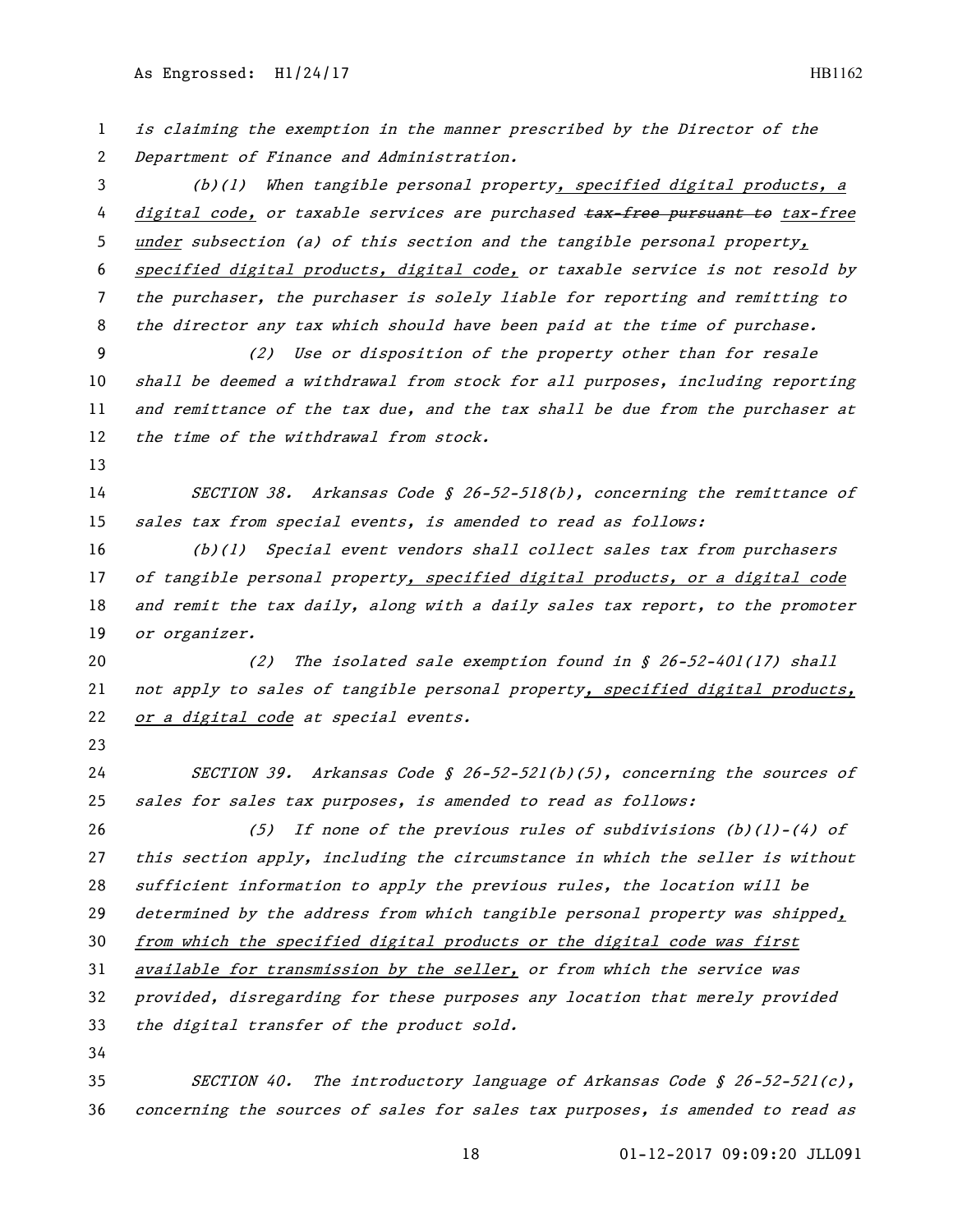```
1 follows:
 2 (c) The lease or rental of tangible personal property, specified 
 3 digital products, or a digital code other than property identified in 
 4 subsection (d) or subsection (e) of this section shall be sourced as follows:
 5
 6 SECTION 41. Arkansas Code § 26-52-521(f), concerning the sources of 
7 sales for sales tax purposes, is amended to read as follows:
8 (f) As used in subsection (b) of this section:
9 (1) "Receive" and "receipt" mean:
10 (A) Taking possession of tangible personal property, 
11 specified digital products, or a digital code; or
12 (B) Making first use of services; and
13 (2) "Receive" and "receipt" do not include possession by a 
14 shipping company on behalf of the purchaser.
15
16 SECTION 42. Arkansas Code § 26-52-522(a)(5), concerning the definition 
17 of "product" to be used in relation to direct mail sourcing, is amended to
18 read as follows:
19 (5) "Product" means tangible personal property, specified 
20 digital products, a digital code, a product transferred electronically, or a 
21 service.
22
23 SECTION 43. Arkansas Code § 26-52-523(a) and (b), concerning the 
24 credit or rebate of local sales and use tax for certain purchases, is amended 
25 to read as follows:
26 (a) As used in this section:
27 (1) "Qualifying purchase" means a purchase of tangible personal 
28 property, specified digital products, a digital code, or a taxable service:
29 (A) For which the purchaser may take a business expense 
30 deduction pursuant to 26 U.S.C. § 162, as in effect on January 1, 2007;
31 (B) For which the purchaser may take a depreciation 
32 deduction pursuant to 26 U.S.C. § 167, as in effect on January 1, 2007;
33 (C) By an exempt organization under 26 U.S.C. § 501, as in 
34 effect on January 1, 2007, if the purchase would be subject to a business 
35 expense deduction or depreciation deduction if the purchaser were not an 
36 exempt organization under 26 U.S.C. § 501, as in effect on January 1, 2007;
```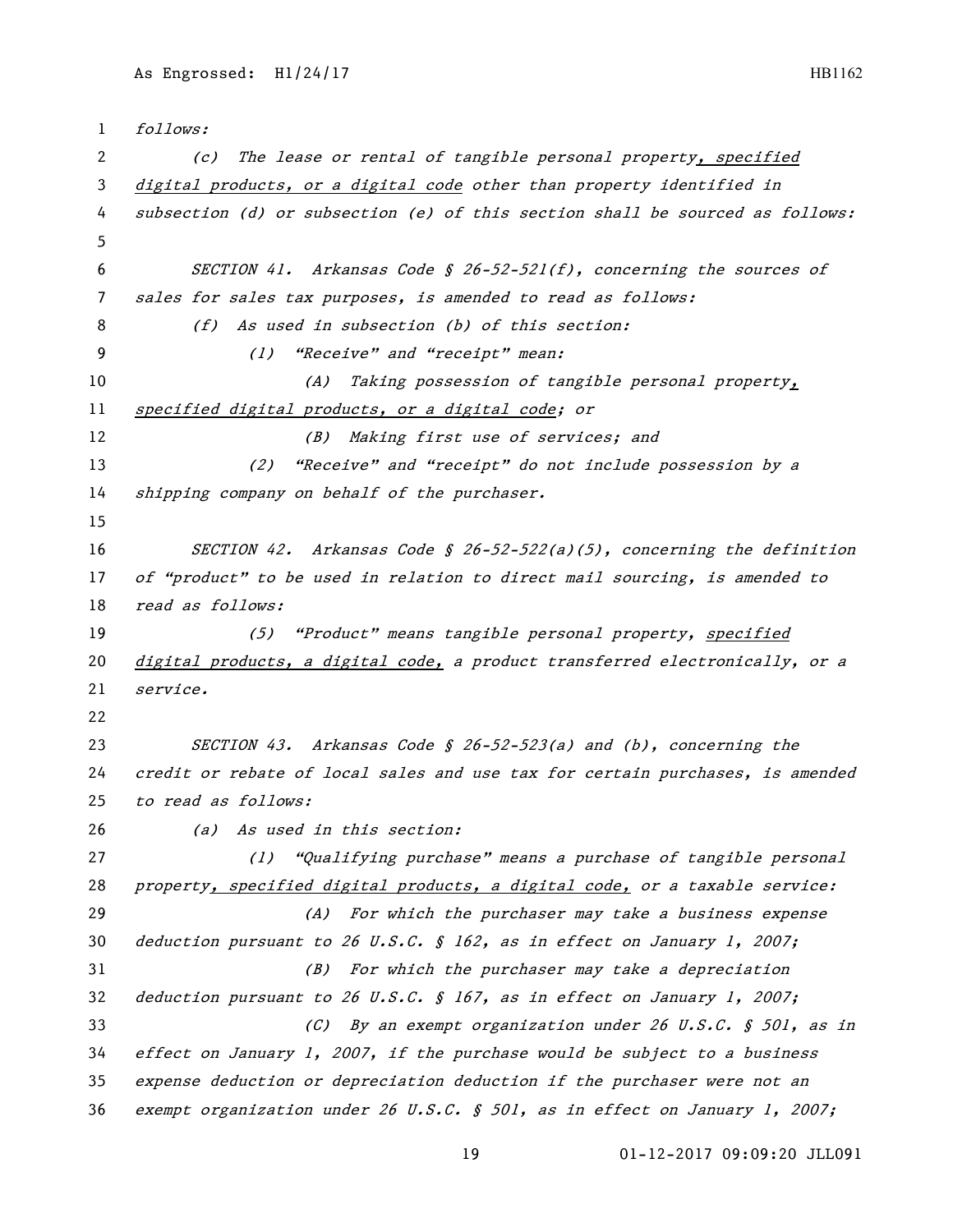or 2 (D) By a state, or any a county, city, municipality, school district, state-supported college or university, or any other 4 political subdivision of a state, if the purchase would be subject to a business expense deduction or depreciation deduction if the purchaser were 6 not one of the entities enumerated in this subdivision (a)(1)(D); 7 (2) "Single transaction" means any a sale of tangible personal 8 property, specified digital products, a digital code, or a taxable service reflected on a single invoice, receipt, or statement for which an aggregate sales or use tax amount has been reported and remitted to the state for a single local taxing jurisdiction; and 12 (3) "Travel trailer" means a trailer that: 13 (A) Provides temporary living quarters for travel, recreation, or camping; (B) Includes a chassis having wheels and a trailer hitch or fifth wheel for towing; and 17 (C) Is required to be licensed for highway use under Arkansas law. (b)(1) A purchaser that pays any municipal sales or use tax in excess 20 of the tax due on the first two thousand five hundred dollars (\$2,500) of gross receipts or gross proceeds from the purchase of a travel trailer or from a qualifying purchase of tangible personal property, specified digital products, a digital code, or a taxable service in a single transaction is entitled to a credit or rebate of the excess amount of municipal sales or use tax paid on each single transaction. (2) A purchaser that pays any county sales or use tax in excess 27 of the tax due on the first two thousand five hundred dollars  $(52,500)$  of gross receipts or gross proceeds from the purchase of a travel trailer or 29 from a qualifying purchase of tangible personal property, specified digital 30 products, a digital code, or a taxable service in a single transaction is entitled to a credit or rebate of the excess amount of county sales or use tax paid on each single transaction. SECTION 44. Arkansas Code § 26-53-102(5)(B), concerning the definitions used under the Arkansas Compensating Tax Act, is amended to read as follows: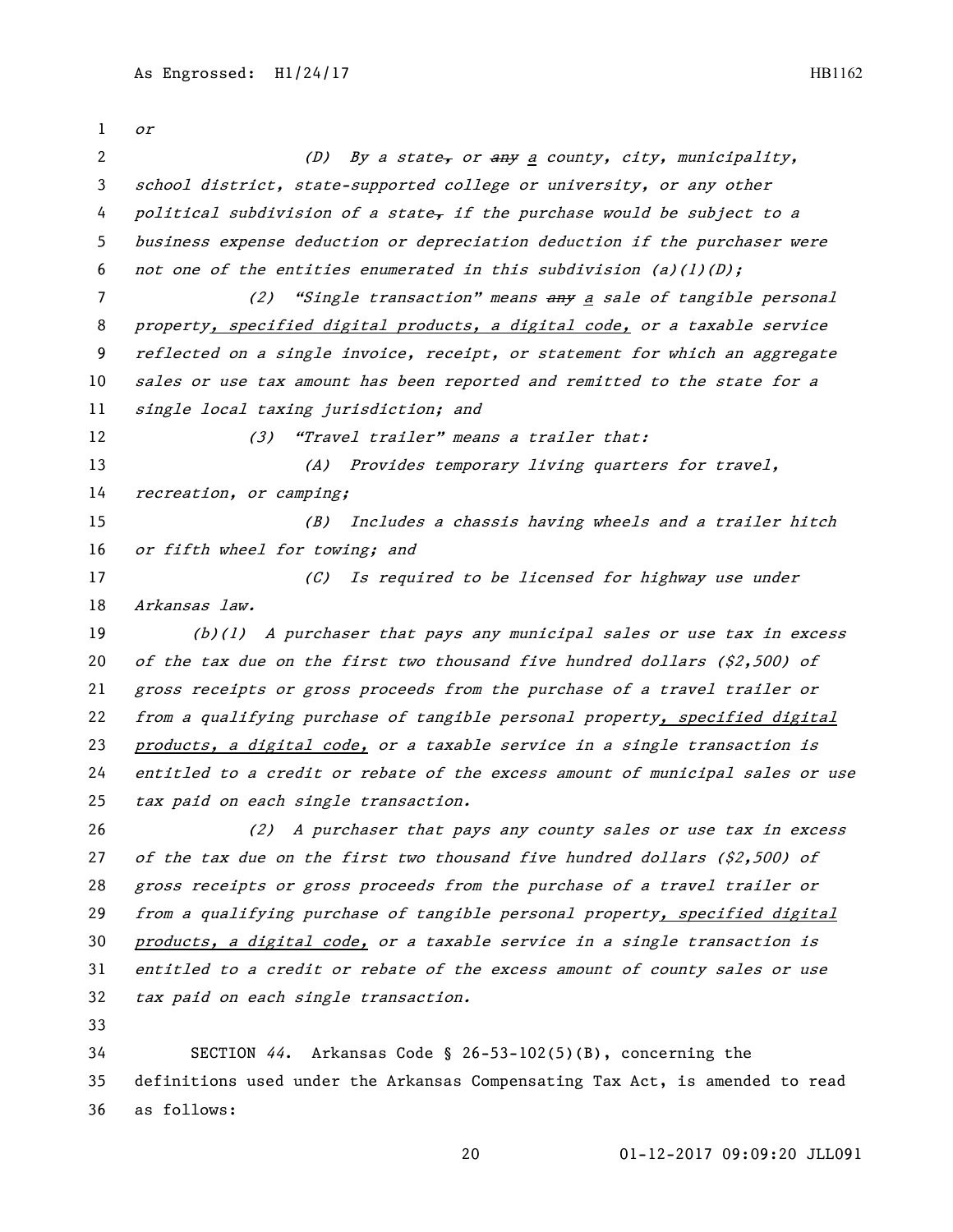(B) "Food" and "food ingredients" do not include candy, a soft drink, an alcoholic beverage, tobacco, or a dietary supplement; SECTION 45 Arkansas Code § 26-53-102(10)-(16), concerning the definitions to be used under the Arkansas Compensating Tax Act of 1949, are amended to read as follows: (10)(A) "Purchase" means the sale of tangible personal property, 8 specified digital products, a digital code, or taxable services by a vendor to a person for the purpose of storage, use, distribution, or consumption in 10 this state. (B)(i) "Purchase" also includes any withdrawal of tangible personal property, specified digital products, or a digital code from a stock 13 or reserve maintained outside of the state by any a person and subsequently brought into this state and thereafter stored, consumed, distributed, or used 15 by that person or by any other person. 16 16 16 (ii) In such an event, the tax shall be computed on the value of the tangible personal property, specified digital products, or 18 digital code at the time it is brought into this state. (C) No tax shall be computed to the extent that a withdrawal consists of carbonaceous materials such as petroleum coke or carbon anodes that are to be directly used or consumed in the electrolytic reduction process of producing tangible personal property for ultimate sale 23 at retail; (11) "Purchaser" means a person to whom a sale of tangible personal property, specified digital products, or a digital code is made or 26 to whom a taxable service is furnished; 27 (12)(A) "Sale" means any a transfer, barter, or exchange of the title or ownership of tangible personal property, specified digital products, 29 a digital code, or taxable services or the right to use, store, distribute, 30 or consume the tangible personal property, specified digital products, a digital code, or taxable services for a consideration paid or to be paid in installments or otherwise and includes any transaction whether called leases, rentals, bailments, loans, conditional sales, or otherwise, notwithstanding that the title or possession of the property, or both, is retained for security. (B) For the purpose of this subchapter, the sale of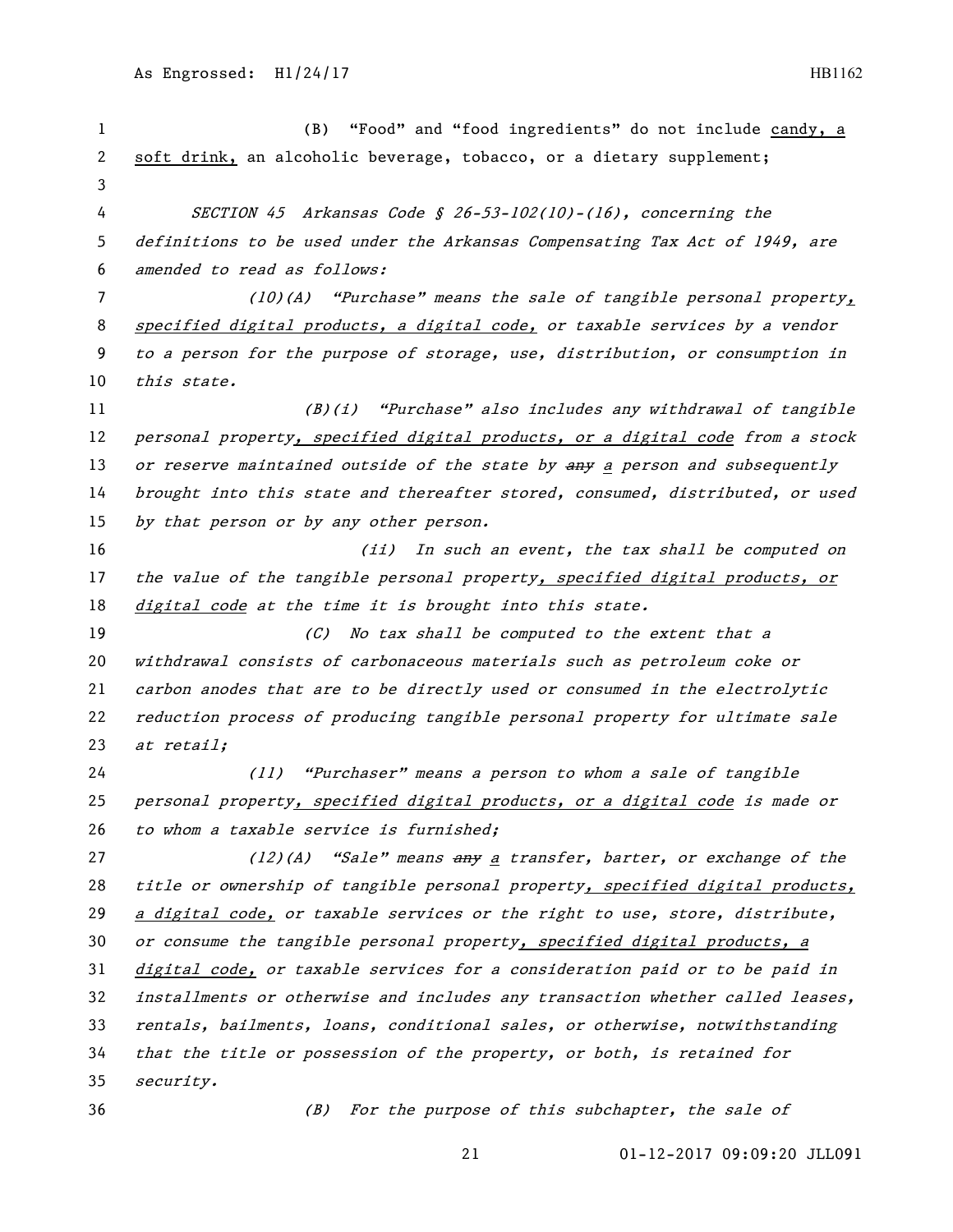tangible personal property, specified digital products, a digital code, or taxable services shall be sourced according to §§ 26-52-521, 26-52-522, and  $3 \quad 26 - 52 - 523;$  (13)(A) "Sales price" or "purchase price" means the total amount of consideration, including cash, credit, property, and services, for which tangible personal property, specified digital products, a digital code, or services are sold, leased, or rented, valued in money, whether received in money or otherwise, without any deduction for the following: (i) The seller's cost of the property sold; 10 (ii) The cost of materials used, labor or service cost, interest, losses, all costs of transportation to the seller, all taxes 12 imposed on the seller, and any other expense of the seller; 13 (iii) A charge by the seller for any service 14 necessary to complete the sale, other than a delivery or installation charge; 15 (iv) Delivery charge; 16 (v)(a) Installation charge. 17 (b) However, installation charges will shall not be included in the "sales price" if they are not a specifically taxable 19 service under the Arkansas Gross Receipts Act of 1941, § 26-52-101 et seq., or this subchapter and the installation charges have been separately stated on the invoice, billing, or similar document given to the purchaser; or 22 (vi) Credit for any trade-in. 23 (B) "Sales price" or "purchase price" shall does not include: (i) A discount, including cash, term, or a coupon that is not reimbursed by a third party and that is allowed by a seller and 27 taken by a purchaser on a sale; (ii) Interest, financing, and carrying charges from credit extended on the sale of tangible personal property, specified digital 30 products, a digital code, or services if the amount is separately stated on the invoice, bill of sale, or similar document given to the purchaser; and (iii) Any tax legally imposed directly on the consumer that is separately stated on the invoice, bill of sale, or similar document given to the purchaser; (14) "Seller" means a person making a sale, lease, or rental of tangible personal property, specified digital products, a digital code, or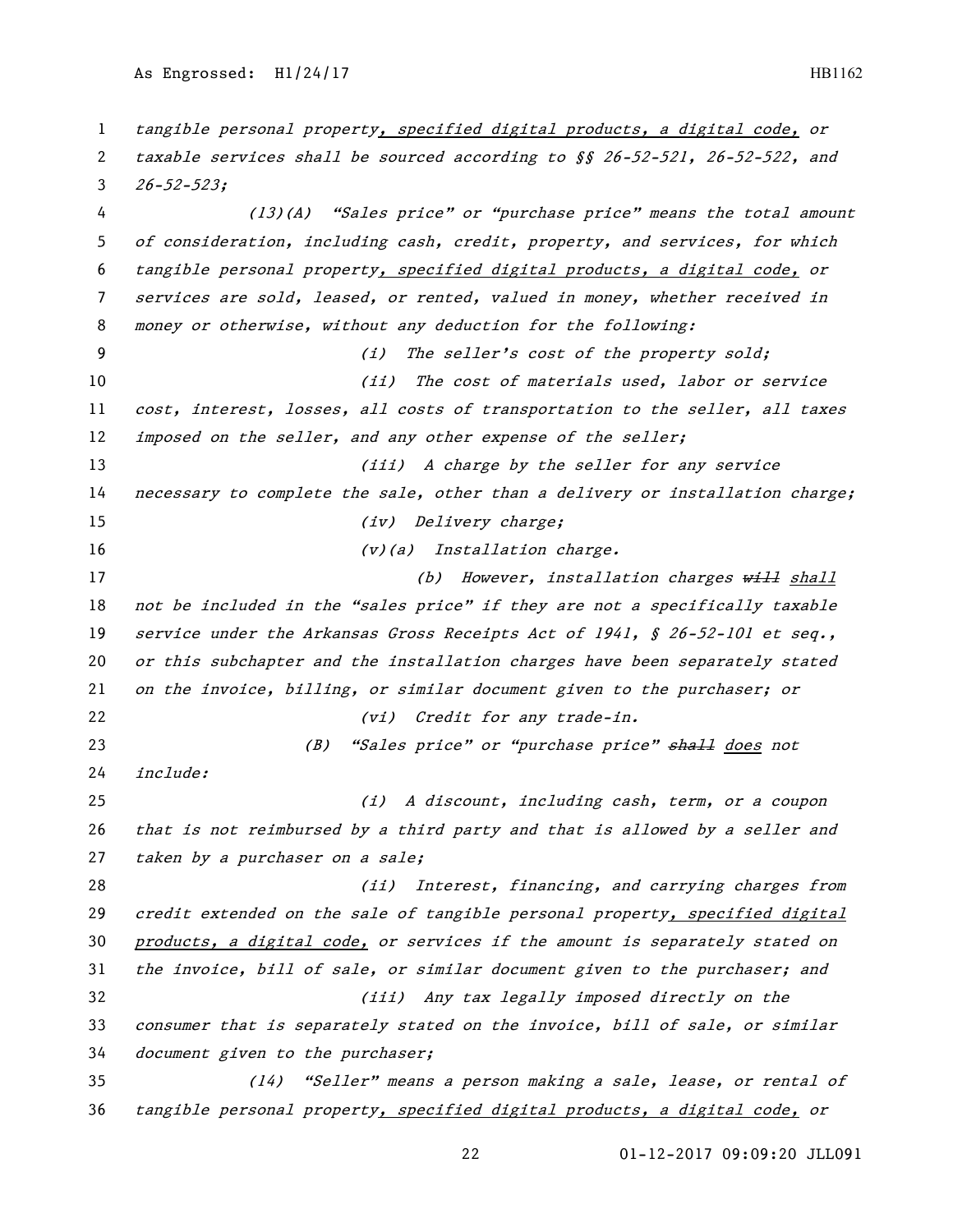| $\mathbf{1}$   | services;                                                                     |
|----------------|-------------------------------------------------------------------------------|
| 2              | (15) "Storage" means any keeping or retention in this state of                |
| 3              | tangible personal property, specified digital products, a digital code, or    |
| 4              | taxable services purchased from a vendor for any purpose except sale or       |
| 5              | subsequent use solely outside this state;                                     |
| 6              | (16)(A) "Tangible personal property" means personal property                  |
| $\overline{7}$ | that may be seen, weighed, measured, felt, or touched or is in any other      |
| 8              | manner perceptible to the senses.                                             |
| 9              | "Tangible personal property" includes electricity,<br>(B)                     |
| 10             | water, gas, steam, and prewritten computer software;.                         |
| 11             | "Tangible personal property" does not include<br>(C)                          |
| 12             | specified digital products or digital codes;                                  |
| 13             |                                                                               |
| 14             | SECTION 46. Arkansas Code § 26-53-102(20)-(21), concerning the                |
| 15             | definitions to be used under the Arkansas Compensating Tax Act of 1949, are   |
| 16             | amended to read as follows:                                                   |
| 17             | $(20)(A)$ "Use", with respect to tangible personal property,                  |
| 18             | specified digital products, or a digital code, means the exercise of any      |
| 19             | right or power over tangible personal property, specified digital products,   |
| 20             | or a digital code incident to the ownership or control of that tangible       |
| 21             | personal property, specified digital product, or digital code except that it  |
| 22             | shall does not include the sale of that tangible personal property, specified |
| 23             | digital product, or digital code in the regular course of business.           |
| 24             | With respect to a taxable service, "use" means the<br>(B)                     |
| 25             | privilege of using the service, enjoyment of the service, or the first act    |
| 26             | within this state by which the purchaser takes or assumes dominion or control |
| 27             | over the service or the article of tangible personal property, specified      |
| 28             | digital products, or digital code upon which the service was performed; and   |
| 29             | (21)(A)(i) "Vendor" means every a person engaged in making sales              |
| 30             | of tangible personal property, specified digital products, digital codes, or  |
| 31             | taxable services by mail order, by advertising, or by agent, by peddling      |
| 32             | tangible personal property, specified digital products, a digital code, or    |
| 33             | taxable services, by soliciting, or by taking orders for such sales for       |
| 34             | storage, use, distribution, or consumption in this state.                     |
| 35             | (ii) "Vendor" includes all salespersons, solicitors,                          |
| 36             | hawkers, representatives, consignees, peddlers, or canvassers as agents of    |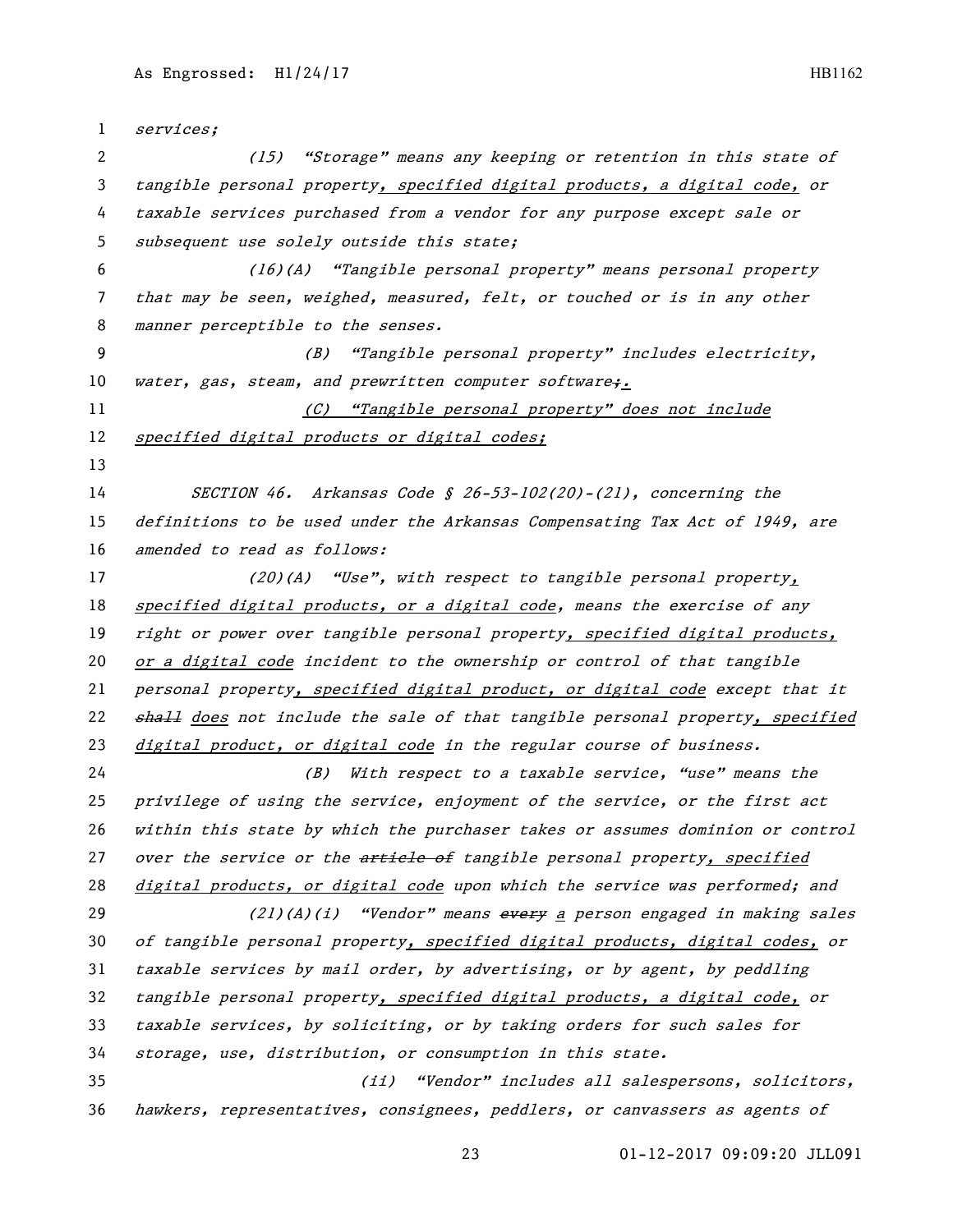the dealers, distributors, consignors, supervisors, principals, or employers under whom they operate or from whom they obtain the tangible personal property, specified digital products, digital code, or taxable services sold by them. (B) Regardless of whether a person is making sales on his or her own behalf or on behalf of dealers, distributors, consignors, supervisors, principals, or employers, the person must be regarded as a vendor, and the dealers, distributors, consignors, supervisors, principals, or employers must be regarded as vendors for purposes of this subchapter. SECTION 47. Arkansas Code § 26-53-102, concerning the definitions used in the Arkansas Compensating Tax Act of 1949, is amended to add additional 13 subdivisions to read as follows: (22)(A) "Candy" means a preparation of sugar, honey, or other natural or artificial sweeteners in combination with chocolate, fruits, nuts, or other ingredients or flavorings in the form of bars, drops, or pieces. (B) "Candy" shall not include a preparation containing *flour and shall require no refrigeration;*  (23) "Digital audio works" means works that result from the fixation of a series of musical, spoken, or other sounds, including ringtones; (24) "Digital audio-visual works" means a series of related images that, when shown in succession, impart an impression of motion, together with accompanying sounds, if any; (25) "Digital books" means works that are generally recognized in the ordinary and usual sense as "books"; 27 (26) "Digital code" means a code that: (A) Provides a purchaser with a right to obtain one (1) or more specified digital products; and (B) May be obtained by any means, including email or tangible means, regardless of its designation as a song code, video code, or book code; (27)(A) "End user" means a person who purchases specified digital products or the code for specified digital products for his or her own use or for the purpose of giving away the product or code. (B) "End user" does not include a person who receives by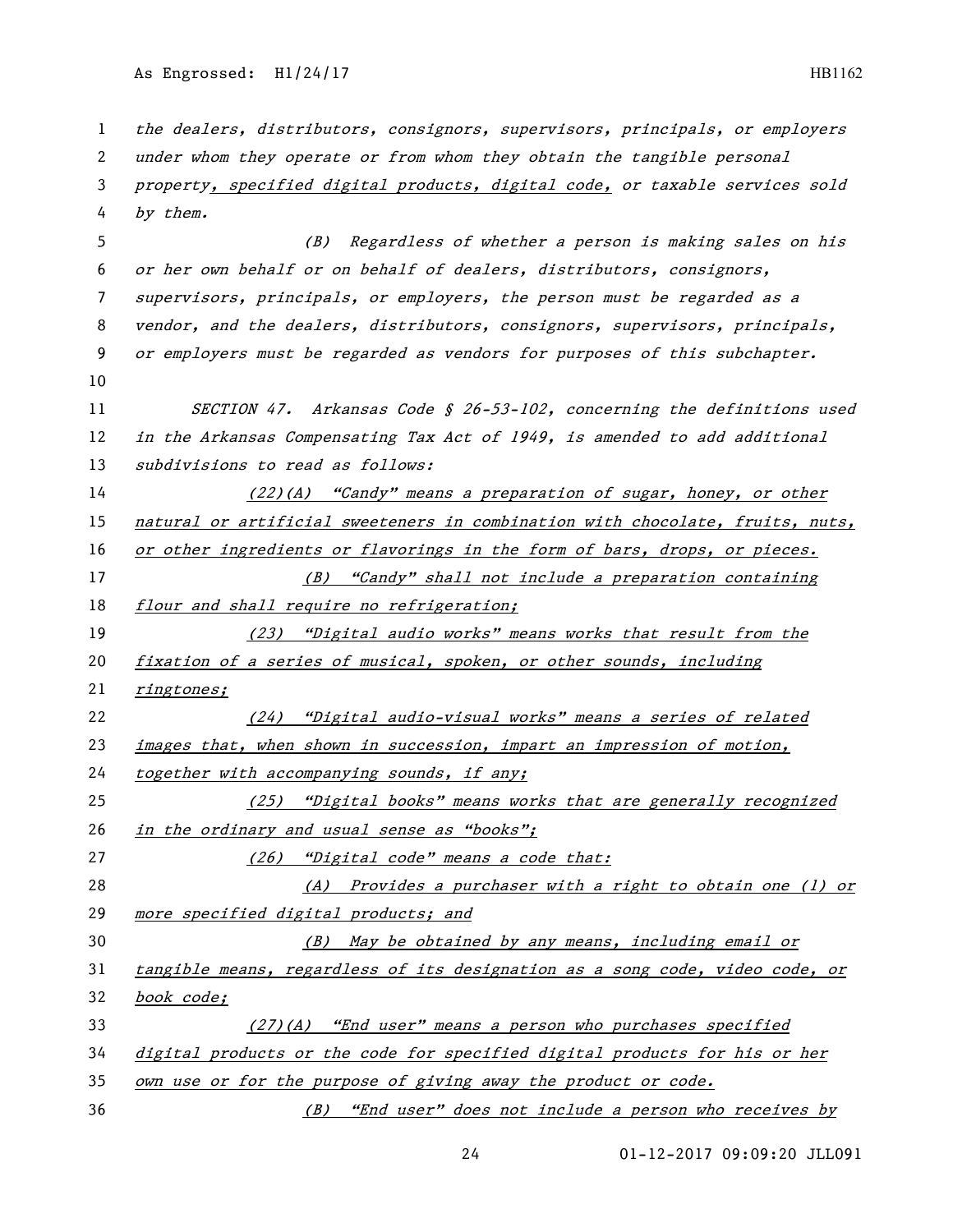| 1  | contract a product transferred electronically for further commercial          |
|----|-------------------------------------------------------------------------------|
| 2  | broadcast, rebroadcast, transmission, retransmission, licensing, relicensing, |
| 3  | distribution, redistribution, or exhibition of the product, in whole or in    |
| 4  | part, to another person or persons;                                           |
| 5  | (28) "Ringtones" means digitized sound files that:                            |
| 6  | (A) Are downloaded onto a device; and                                         |
| 7  | (B) May be used to alert the customer with respect to a                       |
| 8  | communication;                                                                |
| 9  | $(29)(A)$ "Soft drink" means a nonalcoholic beverage that contains            |
| 10 | natural or artificial sweeteners.                                             |
| 11 | (B) "Soft drink" does not include a beverage that contains                    |
| 12 | milk or milk products, soy, rice, or similar milk substitutes, or that is     |
| 13 | greater than fifty percent (50%) of vegetable or fruit juice by volume;       |
| 14 | (30) "Specified digital products" means the following when                    |
| 15 | transferred electronically:                                                   |
| 16 | (A) Digital audio works;                                                      |
| 17 | (B) Digital audio-visual works; and                                           |
| 18 | (C) Digital books; and                                                        |
| 19 | (31) "Transferred electronically" means obtained by the                       |
| 20 | purchaser by means other than tangible storage media.                         |
| 21 |                                                                               |
| 22 | SECTION 48. Arkansas Code §§ 26-53-106 and 26-53-107 are amended to           |
| 23 | read as follows:                                                              |
| 24 | $26-53-106$ . Imposition and rate of tax generally - Presumptions.            |
| 25 | (a) There is levied and there shall be collected from every person in         |
| 26 | this state a tax or excise for the privilege of storing, using, distributing, |
| 27 | or consuming within this state any article of tangible personal property,     |
| 28 | specified digital products, a digital code, or a taxable service purchased    |
| 29 | for storage, use, distribution, or consumption in this state at the rate of   |
| 30 | three percent (3%) of the sales price of the tangible personal property,      |
| 31 | specified digital products, digital code, or taxable service except for food  |
| 32 | and food ingredients that are taxed under $$26-53-145$ .                      |
| 33 | This tax will does not apply with respect to the storage, use,<br>(b)         |
| 34 | distribution, or consumption of any article of tangible personal property,    |
| 35 | specified digital products, or a digital code purchased, produced, or         |
| 36 | manufactured outside this state until the transportation of the artiele of    |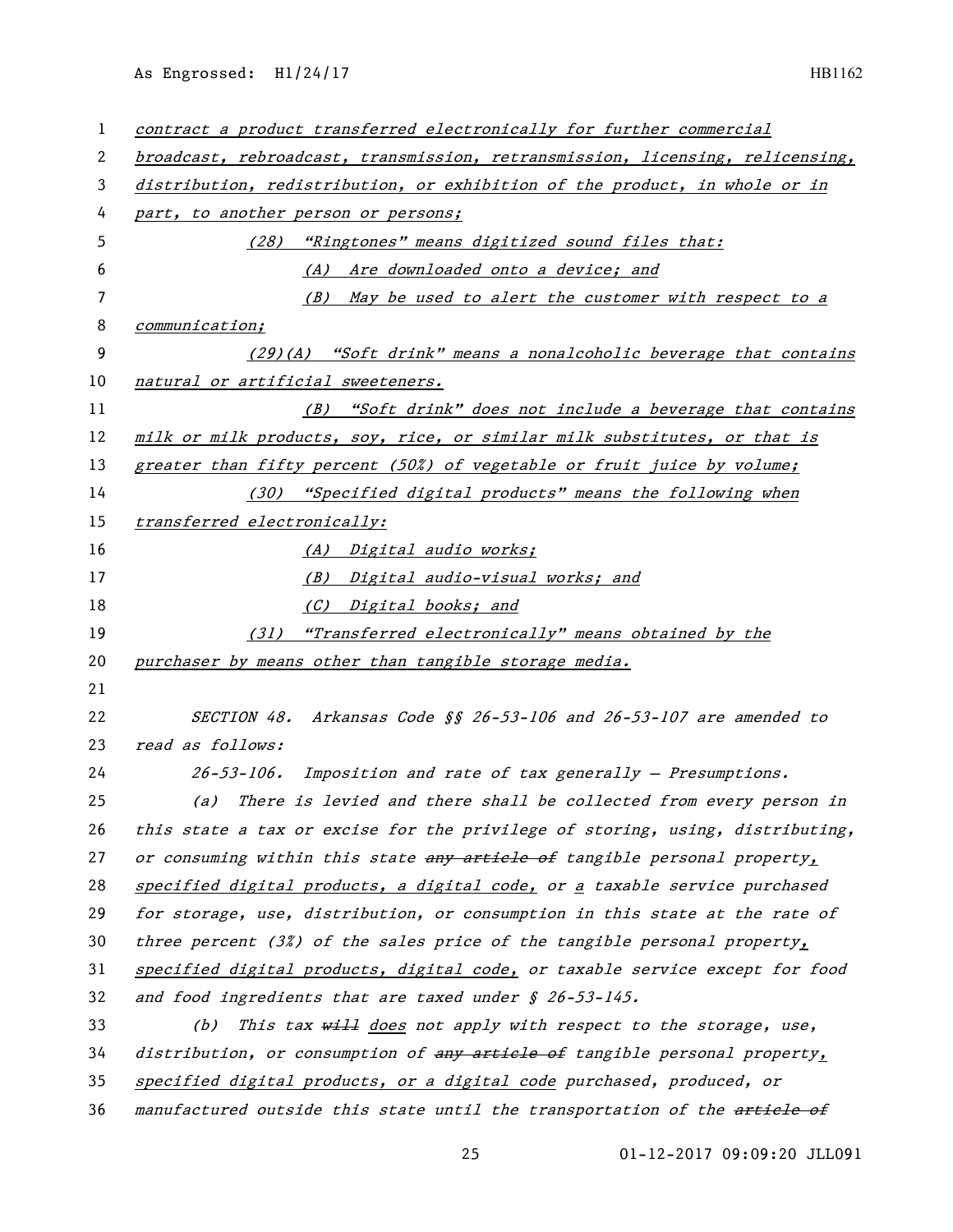tangible personal property, specified digital products, or digital code has

2 finally come to rest within this state or until the article of tangible personal property, specified digital products, or digital code has become commingled with the general mass of property of this state.

 (c) This tax applies to use, storage, distribution, or consumption of 6 every article of tangible personal property, specified digital products, a digital code, or taxable service except as provided in this subchapter 8 irrespective of whether the article of tangible personal property, or similar articles of tangible personal property, specified digital products, digital 10 code, or the taxable service is manufactured within the State of Arkansas,  $\theta$ 11 is available for purchase within the State of Arkansas, and irrespective of 12 or any other condition.

 (d)(1)(A) For the purpose of the proper administration of this subchapter and to prevent evasion of the tax and the duty to collect the tax 15 imposed in this section, it shall be is presumed that tangible personal property, specified digital products, a digital code, or taxable services sold by any vendor for delivery in this state or transportation to this state are sold for storage, use, distribution, or consumption in this state unless 19 the vendor selling the tangible personal property, specified digital products, digital code, or taxable service has taken from the purchaser a resale certificate signed by and bearing the name, address, and sales tax permit number of the purchaser certifying that the property or taxable 23 service was purchased for resale, except that sales made electronically will shall not require the purchaser's signature.

 (B) The use by the purchaser of a resale certificate and any resulting liability for, or exemption from, use tax in a transaction involving a resale certificate shall be governed in all respects by the terms 28 of § 26-52-517.

29 (2) It is further presumed that tangible personal property, 30 specified digital products, a digital code, or taxable services shipped, mailed, expressed, transported, or brought to this state by the purchaser were purchased from a vendor for storage, use, distribution, or consumption in this state.

26-53-107. Additional taxes levied.

 $(a)(1)$  In addition to the excise tax levied upon the privilege of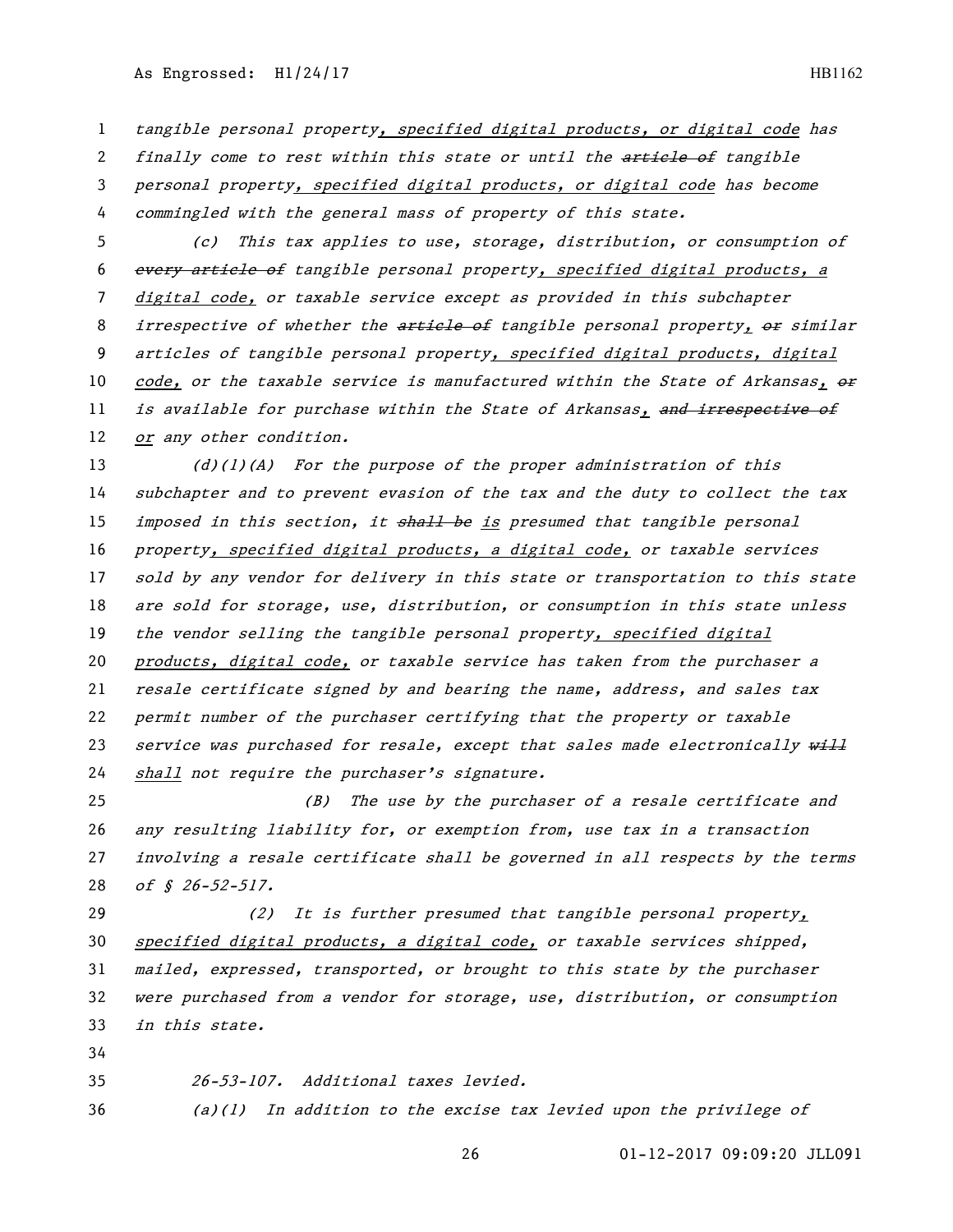storing, using, distributing, or consuming tangible personal property, specified digital products, a digital code, and taxable services within this state by this subchapter, there is levied an excise tax of one percent (1%) 4 upon all tangible personal property, specified digital products, digital codes, and taxable services subject to the tax levied in this subchapter except for food and food ingredients that are taxed under § 26-53-145.

 (2) The tax shall be collected, reported, and paid in the same manner and at the same time as is prescribed by law for the collection, reporting, and payment of state compensating taxes.

 (b)(1) In addition to the excise tax levied upon the privilege of 11 storing, using, distributing, or consuming tangible personal property, specified digital products, a digital code, and taxable services within the 13 state by this subchapter, there is levied an excise tax of one-half of one 14 percent (0.5%) upon all tangible personal property, specified digital 15 products, digital codes, and taxable services subject to the tax levied in 16 this subchapter except for food and food ingredients that are taxed under  $\hat{S}$ 26-53-145.

18 (2) The tax shall be collected, reported, and paid in the same manner and at the same time as is prescribed by law for the collection, reporting, and payment of Arkansas compensating taxes.

21  $(c)(1)$  There is levied an additional excise tax of one-half of one percent (0.5%) upon all tangible personal property, specified digital products, digital codes, and taxable services subject to the tax levied by 24 this subchapter except for food and food ingredients that are taxed under  $\oint$  $25 \quad 26 - 53 - 145.$ 

 (2) The tax shall be collected, reported, and paid in the same manner and at the same time as is prescribed by this subchapter for the collection, reporting, and payment of Arkansas compensating taxes.

29  $(d)(1)$  There is levied an additional excise tax of seven-eighths of 30 one percent (0.875%) upon all tangible personal property, specified digital products, digital codes, and taxable services subject to the tax levied by 32 this subchapter except for food and food ingredients that are taxed under  $\oint$ 26-53-145.

 (2) The tax shall be collected, reported, and paid in the same manner and at the same time as is prescribed by this subchapter for the collection, reporting, and payment of Arkansas compensating taxes.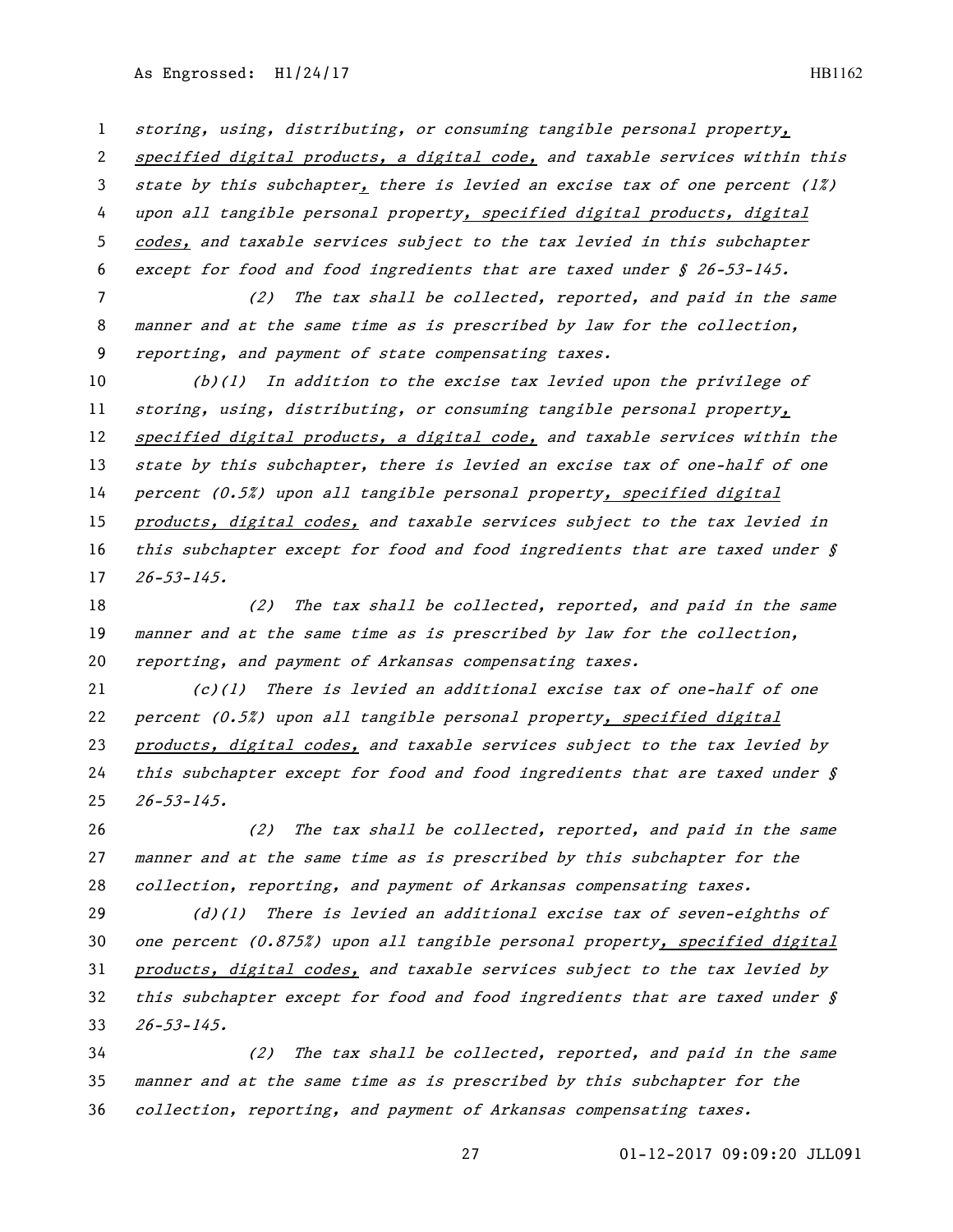SECTION 49. Arkansas Code § 26-53-110 is amended to read as follows: 26-53-110. Financial institutions. 4 Sales of tangible personal property, specified digital products, a 5 digital code, and services to financial institutions shall be are subject to the state compensating tax levied in this subchapter, the same as such sales to other business corporations. SECTION 50. Arkansas Code § 26-53-112 is amended to read as follows: 10 26-53-112. Exemptions generally. There are specifically exempted from the taxes levied in this subchapter: 13 (1) Property or services, the storage, use, distribution, or consumption of which this state is prohibited from taxing under the United States Constitution or laws or the Arkansas Constitution or laws; and (2) Sales of tangible personal property, specified digital products, a digital code, or services on which the tax under the Arkansas Gross Receipts Act of 1941, § 26-52-101 et seq., is levied and any tangible personal property, specified digital products, digital codes, or services specifically exempted from taxation by the Arkansas Gross Receipts Act of 1941, § 26-52-101 et seq., and legislation enacted subsequent to the Arkansas Gross Receipts Act of 1941, § 26-52-101 et seq. SECTION 51. Arkansas Code §§ 26-53-121 and 26-53-122 are amended to read as follows: 26-53-121. Registration of vendors — Out-of-state vendors. 27 Every vendor selling tangible personal property, specified digital products, a digital code, or taxable services for storage, use, distribution, or consumption in this state shall: (1) Register with the Director of the Department of Finance and Administration; 32 (2) Provide the location of any and all distribution or sales houses or offices of other places of business in this state; and 34 (3) Provide such other information as the director may require. 26-53-122. Agents furnished statements of compliance.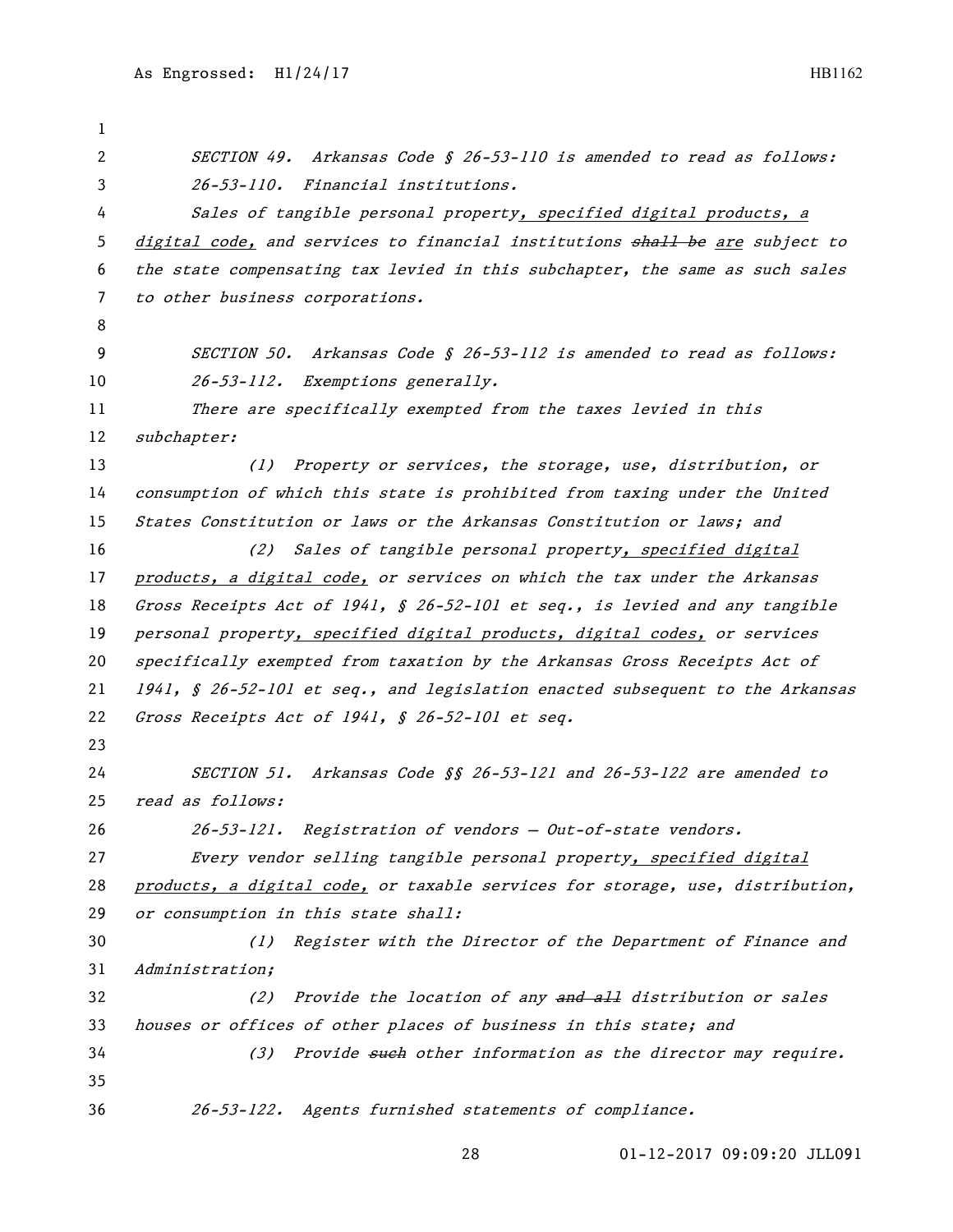Every vendor selling tangible personal property, specified digital products, a digital code, or taxable services for storage, use, distribution, or consumption in this state shall furnish all agents with a statement to the effect that the agent's principal has been and is complying with the provisions of this subchapter. SECTION 52. Arkansas Code § 26-53-123(a), concerning liability for the compensating use tax, is amended to read as follows: (a) Every person storing, using, distributing, or consuming in this state tangible personal property, specified digital products, a digital code, or taxable services purchased from a vendor shall be liable for the tax 12 imposed by this subchapter, and the liability shall not be extinguished until 13 the tax has been paid to this state. SECTION 53. Arkansas Code § 26-53-124(a)(1), concerning the collection of the compensating use tax by a vendor, is amended to read as follows: (a)(1)(A) Every vendor making a sale of tangible personal property, 18 specified digital products, a digital code, or taxable services directly or indirectly for the purpose of storage, use, distribution, or consumption in this state shall collect the tax from the purchaser and give a receipt for the tangible personal property, specified digital products, digital code, or taxable services. (B) Subdivision (a)(1)(A) of this section includes all out-of-state vendors who deliver merchandise and taxable services into Arkansas in their own conveyance when such merchandise or services will be stored, used, distributed, or consumed within this state. 27 (C) The sale of tangible personal property, specified 28 digital products, a digital code, or taxable services will shall be sourced 29 according to §§ 26-52-521 - 26-52-523. SECTION 54. Arkansas Code § 26-53-125(a)(2), concerning the return and payment of the compensating use tax, is amended to read as follows: (2) Every vendor selling tangible personal property, specified digital products, a digital code, or taxable services for storage, use, distribution, or consumption in this state shall file with the director on or before the twentieth day of each month a sales and use tax return for the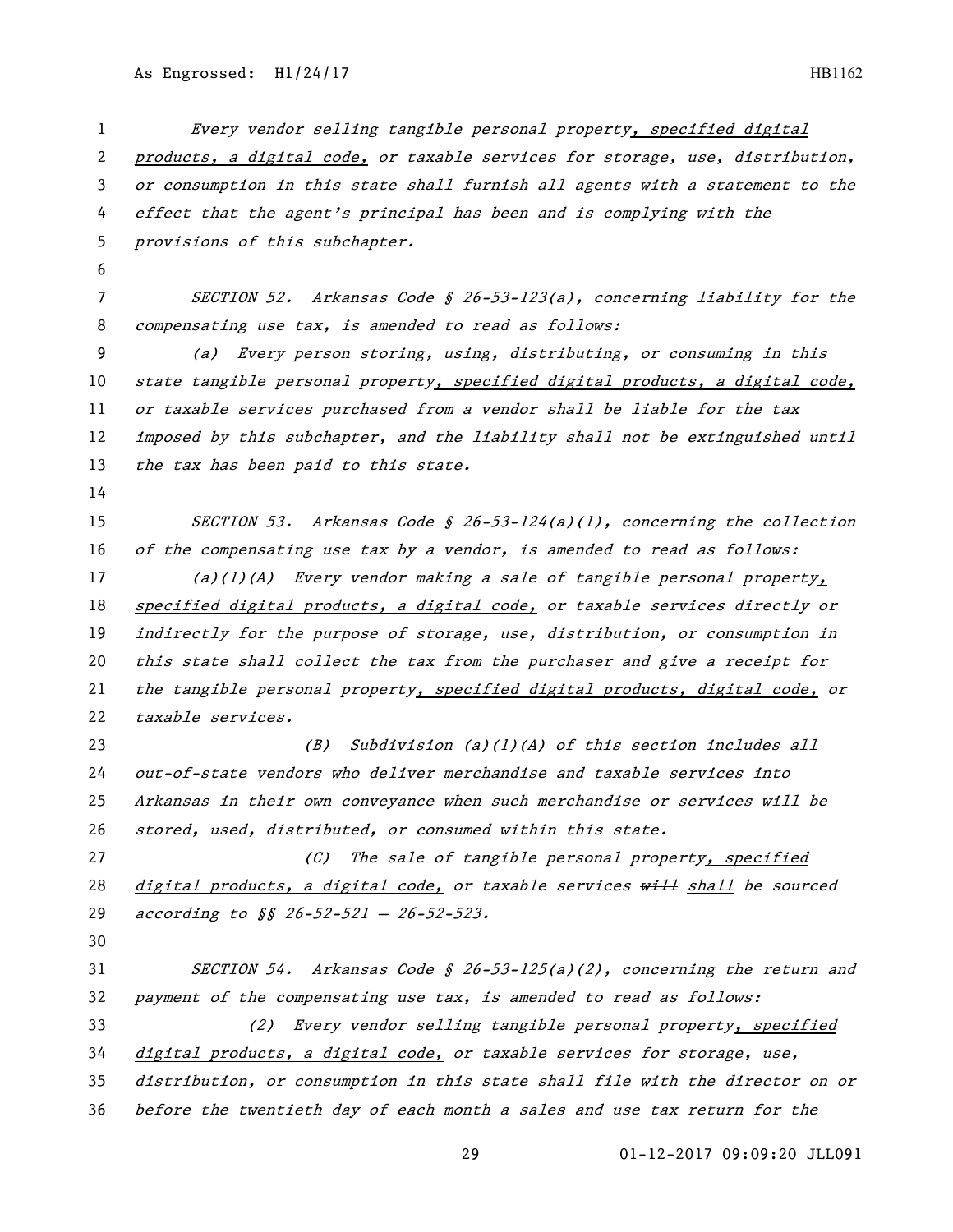preceding monthly period in such form as may be prescribed by the director, showing: (A) The total tax levied by this subchapter due on all 4 tangible personal property, specified digital products, digital codes, or taxable services sold by the vendor during the preceding monthly period, the storage, use, distribution, or consumption of which is subject to the tax 7 levied by this subchapter; and 8 (B) Such other information as the director may deem necessary for the proper administration of this subchapter. 11 SECTION 55. Arkansas Code § 26-53-125(b), concerning the return and 12 payment of the compensating use tax, is amended to read as follows: (b)(1) Every person purchasing tangible personal property, specified digital products, a digital code, or taxable services of which the storage, use, distribution, or consumption is subject to the tax levied by this subchapter and who has not paid the tax due with respect to the tangible personal property, specified digital products, digital code, or taxable services to a vendor registered in accordance with the provisions of §§ 26- 53-121 and 26-53-122 shall file a return with the director on or before the twentieth day of each month for the preceding monthly period in such a form as may be prescribed by the director showing: 22 (A) The tax levied by this subchapter due on the tangible personal property, specified digital products, digital code, or taxable services purchased during the preceding monthly period; and (B) Such other information as the director may deem necessary for the proper administration of this subchapter. (2) The return shall be accompanied by a remittance of the amount of the tax required by this subchapter to be paid by the person 29 purchasing the tangible personal property, specified digital products, digital code, or taxable services during the period covered by the return. (3)(A) A return shall be signed by the person liable for the tax or the person's authorized agent but need not be verified by oath. (B) A return filed electronically does not need to be signed. SECTION 56. Arkansas Code § 26-53-131(a), concerning credit for the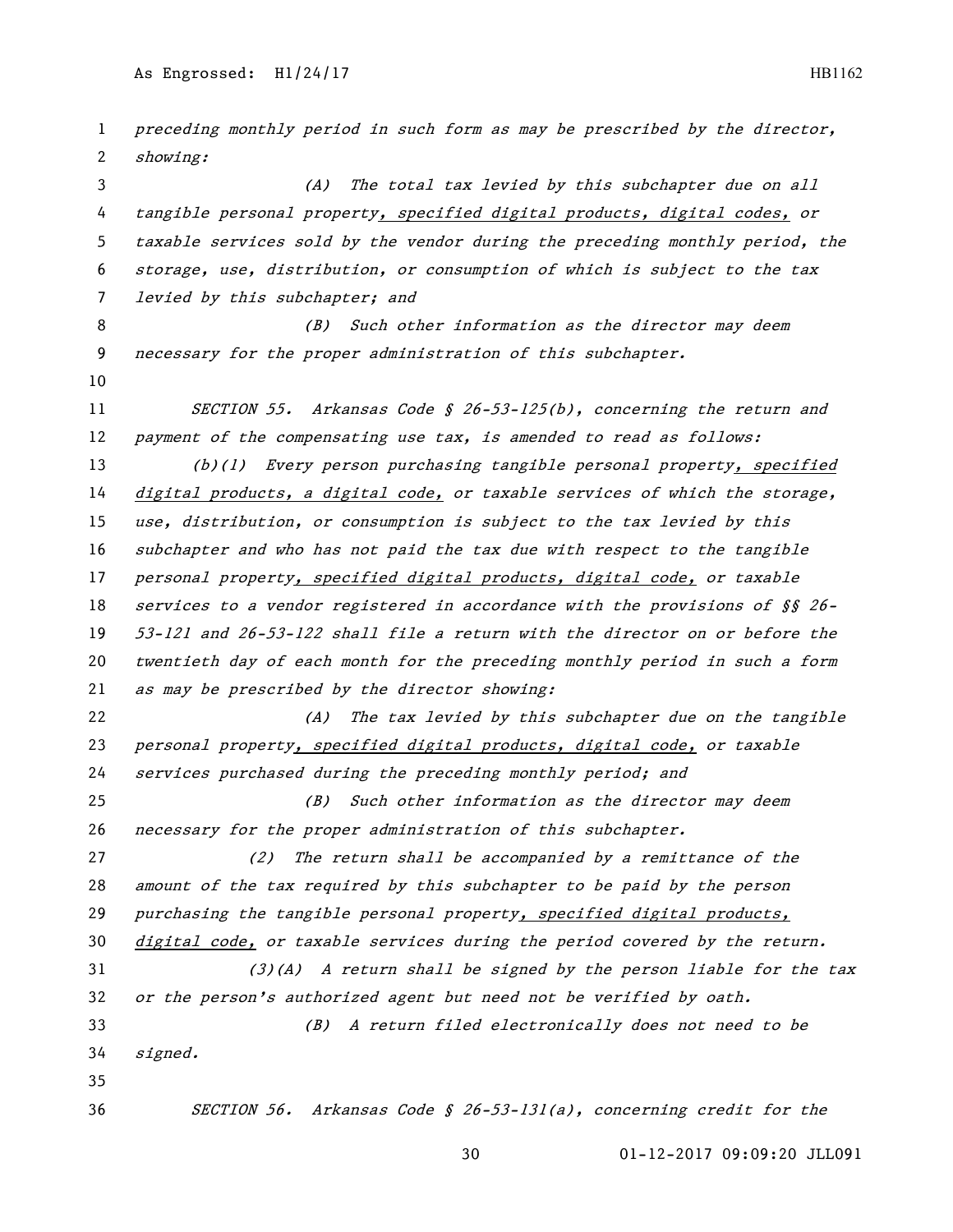tax paid in another state, is amended to read as follows: 2 (a)(1)(A)(i) The provisions of this This subchapter shall does not 3 apply to any tangible personal property, specified digital products, a digital code, or taxable services used, consumed, distributed, or stored in this state upon which a like tax equal to or greater than the tax imposed by this subchapter has been paid in another state. (ii) Proof of payment of such a tax shall be made according to the rules and regulations promulgated by the Director of the Department of Finance and Administration. 10 (B) If the amount of tax paid in another state is less than the amount of Arkansas compensating tax imposed on the property or 12 services by this subchapter, then the taxpayer shall pay to the director an 13 amount of Arkansas compensating tax sufficient to make the combined amount of tax paid in the other state and this state equal to the total amount of Arkansas compensating tax that would be due if no tax on the property or services had been paid to any other state. (2) No credit shall be given under this section for taxes paid 18 on the property or services in another state if that state does not grant 19 credit for taxes paid on similar tangible personal property, specified 20 digital products, digital codes, or services in this state. SECTION 57. Arkansas Code § 26-53-146(b)(1), concerning the exemption from the compensating use tax for qualified museums, is amended to read as follows:  $(b)(1)$  The storage, use, distribution, or consumption of  $\frac{a}{b}$  tangible personal property, specified digital products, or a digital code by a 27 qualified museum is exempt from this subchapter. SECTION 58. Arkansas Code § 26-53-201 is amended to read as follows: 26-53-201. Definition. As used in this subchapter, "contractors" mean consumers of all 32 tangible personal property, specified digital products, or a digital code 33 used or consumed in the performance of a contract in this state and of  $\frac{aH}{a}$  tangible personal property, specified digital products, or a digital code stored for use or upon which the contractor may exercise any right or power in this state.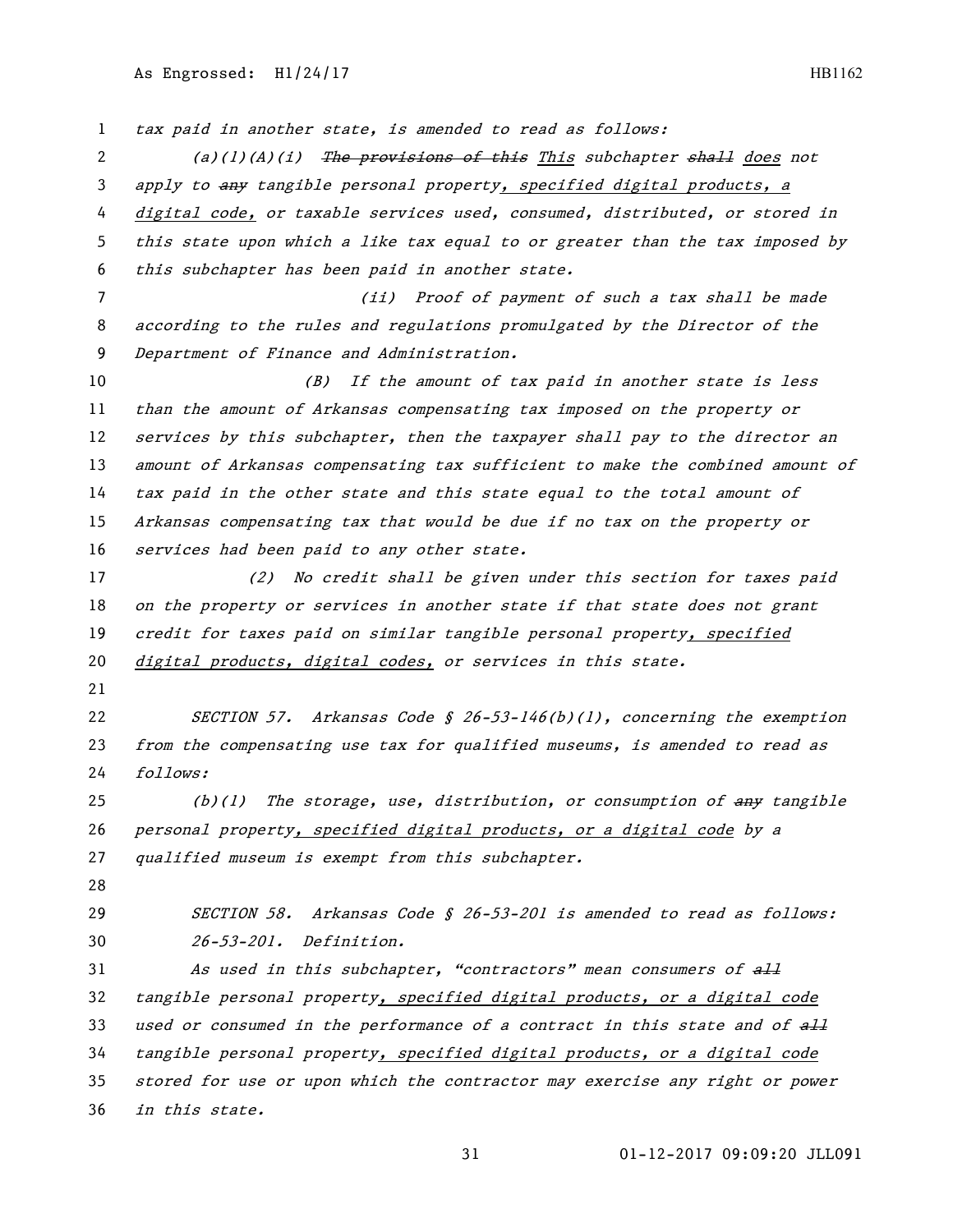SECTION 59. Arkansas Code § 26-53-203 is amended to read as follows: 26-53-203. Tangible personal property, specified digital products, or a digital code procured from outside state for use by contractors.

5 (a)(1) All tangible personal property which is, specified digital products, and digital codes that are procured from without this state for use, storage, distribution, or consumption, including machinery, equipment, repair or replacement parts, materials, and supplies used, stored, distributed, or consumed by a contractor in the performance of a contract in 10 this state, shall be are subject to the compensating tax of four and five- tenths percent (4.5%) of the purchase price as provided by the Arkansas 12 Compensating Tax Act, § 26-53-101 et seq., or four and five-tenths percent (4.5%) of its market or book value, whichever is greater, if the property has been subjected to prior use before coming to rest for use, storage, distribution, or consumption within this state. The four and five-tenths 16 percent  $(4.5\%)$  compensating tax shall be is in addition to any other compensating taxes levied by the State of Arkansas.

18 (2) The tax shall be is due and payable regardless of whether or 19 not any right, title, or interest in the tangible personal property, specified digital products, or digital code becomes vested in the contractor.

 (b) In the case of leases or rentals of tangible personal property, specified digital products, or a digital code by a contractor for use, storage, distribution, or consumption in this state, the contractor shall report and remit the compensating tax on the basis of rental or lease payments made to the lessor of the tangible personal property, specified digital products, or digital code during the term of the lease or rental, which lease rentals shall be in accordance with written contracts between lessor and lessee furnished to the Director of the Department of Finance and Administration.

30 (c)(1) The provisions of this This subchapter shall does not apply in respect to the use, consumption, distribution, or storage of tangible 32 personal property, specified digital products, or a digital code as defined 33 in this subchapter chapter for use or consumption in this state upon which a like tax equal to or greater than the amount imposed by this subchapter has been paid in another state, the proof of payment of the tax to be according to rules and regulations made by the director.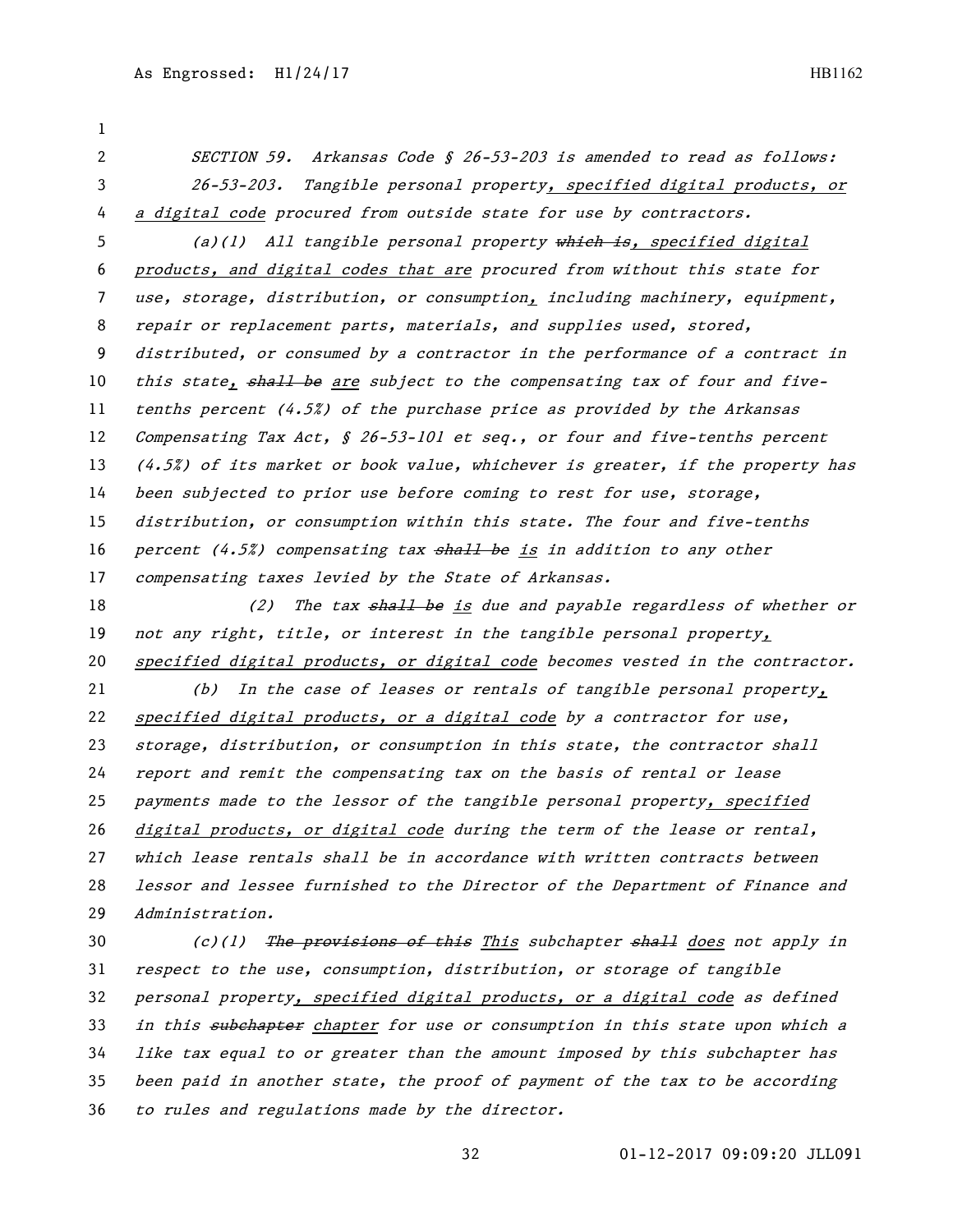(2) If the amount of tax paid in another state is not at least equal to or greater than the amount of tax imposed by the Arkansas Compensating Tax Act, § 26-53-101 et seq., then the contractor shall pay to the director an amount sufficient to make the tax paid in the other state and this state equal to the total amount of tax due under Arkansas law.

 (3) No credit shall be given under this section for taxes paid on the property in another state if that state does not grant credit for taxes paid on similar tangible personal property, specified digital products, or digital codes in this state.

11 SECTION 60. Arkansas Code § 26-53-301 is amended to read as follows: 12 26-53-301. Authorization to enter.

 (a) When in the judgment of the Director of the Department of Finance and Administration it is necessary in order to secure the collection of any tax, penalties, or interest due or to become due under this subchapter, the director may negotiate agreements with the tax departments of other states in 17 respect to the collecting, reporting, payment, and enforcement of tax on 18 sales of tangible personal property, specified digital products, a digital code, or taxable services to residents of Arkansas by a retailer maintaining 20 a place of business in the other state.

 (b) In consideration of the agreement, the director may make similar agreements for the collecting, reporting, payment, and enforcement of tax as 23 imposed by the other states on sales of tangible personal property, specified digital products, a digital code, or taxable services to residents of other states by retailers maintaining places of business in Arkansas.

 SECTION 61. Arkansas Code § 26-57-904(a), concerning the tax levied on 28 the sale of soft drink syrup and simple syrup, is amended to read as follows: 29 (1) Two dollars (\$2.00) One dollar and twenty-six cents (\$1.26) per gallon for each gallon of soft drink syrup or simple syrup sold or offered for sale in the State of Arkansas;

32 (2) Twenty-one cents (21¢) Twenty and six-tenths cents (20.6¢) per gallon for each gallon of bottled soft drinks sold or offered for sale in the State of Arkansas; and

 (3)(A) When a package or container of powder or other base product, other than a syrup or simple syrup, is sold or offered for sale in